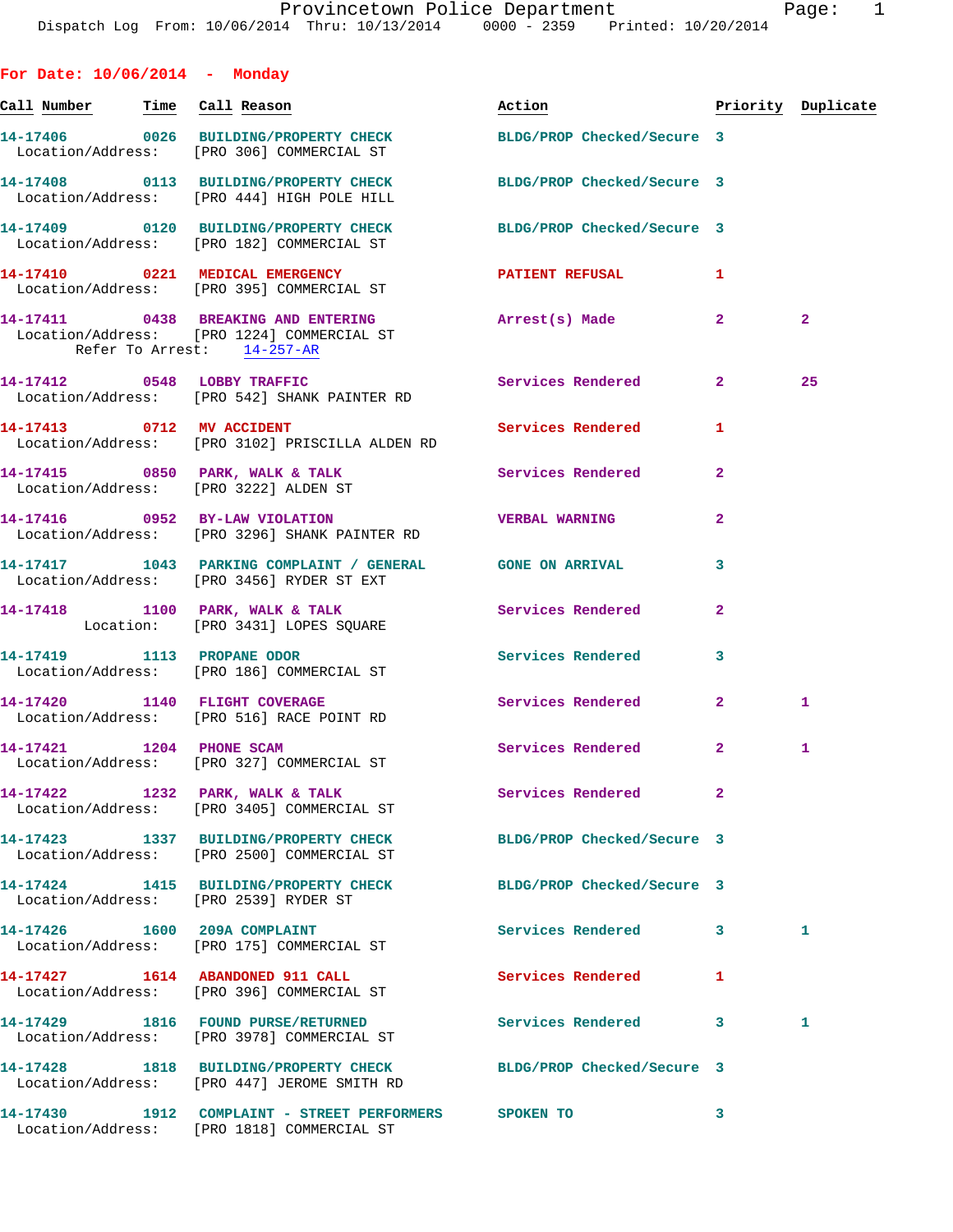| Location/Address: [PRO 3287] ROUTE 6 | 14-17431 2001 BUILDING/PROPERTY CHECK BLDG/PROP Checked/Secure 3                                                  |                             |                |    |
|--------------------------------------|-------------------------------------------------------------------------------------------------------------------|-----------------------------|----------------|----|
|                                      | 14-17432 2035 BUILDING/PROPERTY CHECK BLDG/PROP Checked/Secure 3<br>Location/Address: [PRO 16] MAYFLOWER AVE      |                             |                |    |
|                                      | 14-17433 2123 BUILDING/PROPERTY CHECK<br>Location/Address: [PRO 2206] COMMERCIAL ST                               | BLDG/PROP Checked/Secure 3  |                |    |
|                                      | 14-17434 2202 ALARM - GENERAL<br>Location/Address: [PRO 105] COMMERCIAL ST                                        | Services Rendered 1         |                |    |
|                                      | 14-17435 2212 HEAD LACERATION/TRANSPORT Transported to Hospital 1<br>Location/Address: [PRO 80] CARVER ST         |                             |                |    |
| Location/Address: COMMERCIAL ST      | 14-17436 2357 PARK, WALK & TALK Services Rendered                                                                 |                             | $\overline{2}$ |    |
| For Date: $10/07/2014$ - Tuesday     |                                                                                                                   |                             |                |    |
|                                      | 14-17437 0003 LOBBY TRAFFIC<br>Location/Address: [PRO 542] SHANK PAINTER RD                                       | Services Rendered 2         |                | 19 |
|                                      | 14-17438 0018 BUILDING/PROPERTY CHECK BLDG/PROP Checked/Secure 3<br>Location/Address: [PRO 1778] SHANK PAINTER RD |                             |                |    |
| 14-17439 0020 DISTURBANCE            | Location/Address: [PRO 3430] COMMERCIAL ST                                                                        | SPOKEN TO                   | 1              |    |
|                                      | 14-17440 0109 ASSIST AGENCY / TRURO PD Services Rendered 3<br>Location: [OT] BAYBERRY GARDENS                     |                             |                |    |
|                                      | 14-17441 0120 BUILDING/PROPERTY CHECK BLDG/PROP Checked/Secure 3<br>Location/Address: [PRO 3256] COMMERCIAL ST    |                             |                |    |
|                                      | 14-17442 0132 BUILDING/PROPERTY CHECK BLDG/PROP Checked/Secure 3<br>Location/Address: [PRO 530] SHANK PAINTER RD  |                             |                |    |
|                                      | 14-17443 0136 BUILDING/PROPERTY CHECK BLDG/PROP Checked/Secure 3<br>Location/Address: [PRO 447] JEROME SMITH RD   |                             |                |    |
| 14-17445 0156 TRESPASS               |                                                                                                                   | SPOKEN TO NAME OF SPOKEN TO | $\overline{a}$ |    |

Location/Address: [PRO 175] COMMERCIAL ST

**14-17448 0549 BUILDING/PROPERTY CHECK BLDG/PROP Checked/Secure 3**  Location/Address: [PRO 1646] WINSLOW ST

**14-17449 0639 ASSIST CITIZEN Services Rendered 3**  Location/Address: [PRO 542] SHANK PAINTER RD

Location/Address: [PRO 542] SHANK PAINTER RD

Location/Address: [PRO 2898] JEROME SMITH RD

Location/Address: [PRO 516] RACE POINT RD

Location/Address: [PRO 569] WINSLOW ST

Location/Address: [PRO 3287] ROUTE 6

**14-17451 0726 LOST/WALLET ON BEACH Services Rendered 3** 

**14-17452 0736 BUILDING/PROPERTY CHECK BLDG/PROP Checked/Secure 3** 

**14-17453 0755 AIRCRAFTFLIGHT COVERAGE Services Rendered 2** 

**14-17454 0808 SERVICE CALL/HIGH SCHOOL Services Rendered 3** 

**14-17456 0825 BUILDING/PROPERTY CHECK BLDG/PROP Checked/Secure 3** 

**14-17455 0837 MV OBSERVANCE / ASSIGNMENT Services Rendered 3** 

Location/Address: [PRO 3430] COMMERCIAL ST

**14-17447 0230 BUILDING/PROPERTY CHECK BLDG/PROP Checked/Secure 3**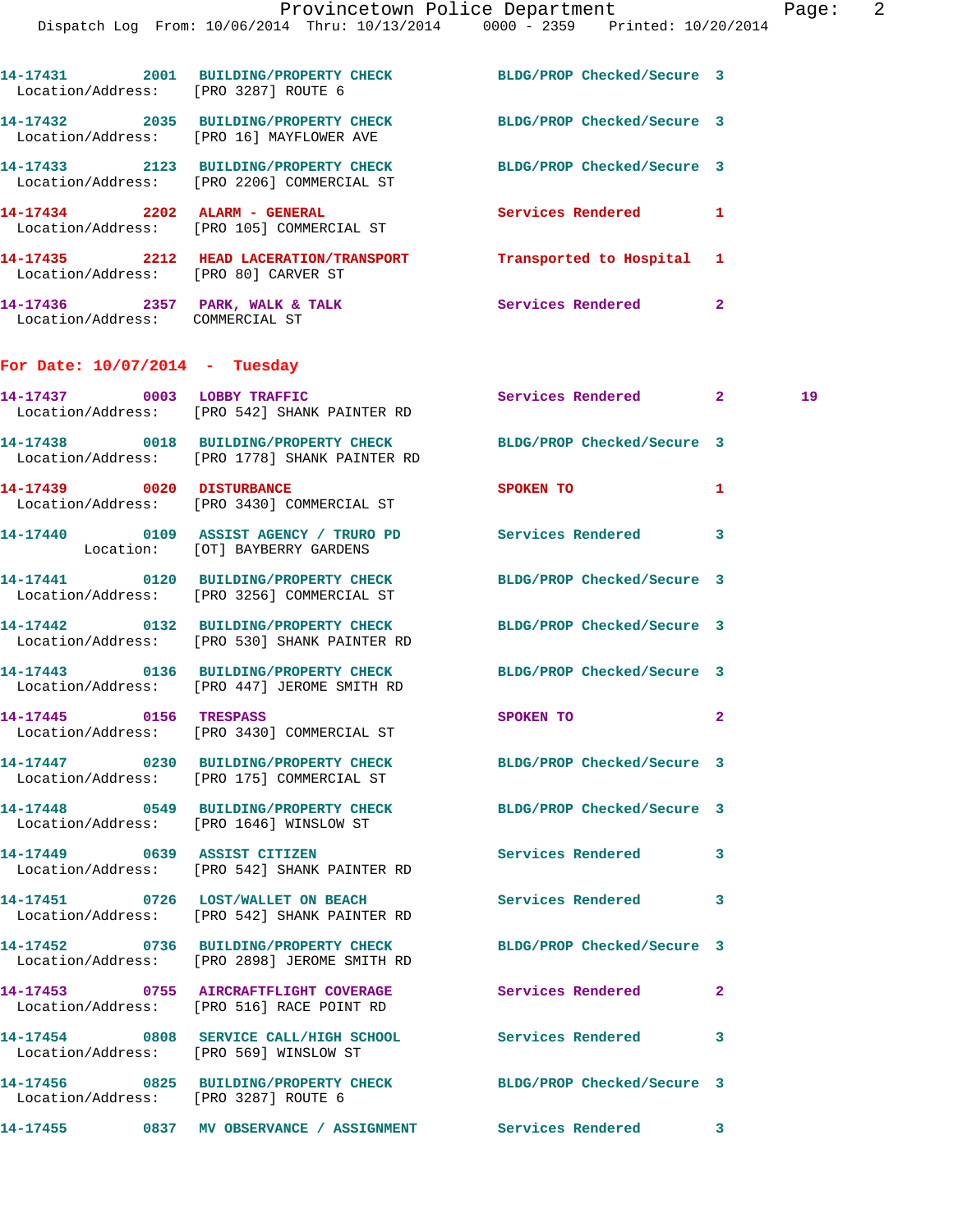|                                                             | Dispatch Log From: 10/06/2014 Thru: 10/13/2014 0000 - 2359 Printed: 10/20/2014                                    | Provincetown Police Department          | Page: 3        |
|-------------------------------------------------------------|-------------------------------------------------------------------------------------------------------------------|-----------------------------------------|----------------|
|                                                             | Location/Address: [PRO 525] COMMERCIAL ST                                                                         |                                         |                |
| 14-17457 0852 FOLLOW UP                                     | Location/Address: [PRO 2897] RACE POINT RD                                                                        | Services Rendered 2                     |                |
|                                                             | 14-17458 0858 BUILDING/PROPERTY CHECK BLDG/PROP Checked/Secure 3<br>Location/Address: [PRO 3430] COMMERCIAL ST    |                                         |                |
| 14-17459 0900 BIKE/NO SEAT<br>Location/Address: WINTHROP ST |                                                                                                                   | Services Rendered                       | $\overline{a}$ |
|                                                             | 14-17460 0900 MV OBSERVANCE / ASSIGNMENT Services Rendered<br>Location/Address: [PRO 2521] ROUTE 6                |                                         | 3              |
|                                                             | 14-17461 0929 ALARM / SPRINKLER CHECK Services Rendered<br>Location/Address: [PRO 440] HARRY KEMP WAY             |                                         | $\mathbf{1}$   |
|                                                             | 14-17462 0939 PARKING / TOWED<br>Location/Address: [PRO 1260] COMMERCIAL ST                                       | <b>Vehicle Towed State</b>              | 3              |
|                                                             | 14-17463 0946 PARKING/VEHICLE TOWED<br>Location/Address: [PRO 349] COMMERCIAL ST                                  | <b>Vehicle Towed</b>                    | 3              |
|                                                             | 14-17464 1000 BUILDING/PROPERTY CHECK BLDG/PROP Checked/Secure 3<br>Location/Address: [PRO 1778] SHANK PAINTER RD |                                         |                |
|                                                             | 14-17465 1015 BY-LAW VIOLATION<br>Location: ROUTE 6/ EVAN'S FIELD                                                 | Services Rendered                       | $\mathbf{2}$   |
|                                                             | 14-17466 1027 COMPLAINT<br>Location/Address: [PRO 1180] COMMERCIAL ST                                             | Services Rendered 3                     |                |
|                                                             | 14-17467 1044 911/STUCK ON BREAKWATER Services Rendered<br>Location/Address: [PRO 106] COMMERCIAL ST              |                                         | 1              |
|                                                             | 14-17468 1104 BUILDING/PROPERTY CHECK BLDG/PROP Checked/Secure 3<br>Location/Address: [PRO 2977] COMMERCIAL ST    |                                         |                |
| 14-17469 1107 COMPLAINT                                     | Location: ROUTE 6/ EVAN'TS FIELD                                                                                  | <b>Services Rendered</b>                | 3              |
|                                                             | 14-17471 1133 PARK, WALK & TALK<br>Location/Address: [PRO 2419] COMMERCIAL ST                                     | Services Rendered 2                     |                |
| 14-17470 1135 FOLLOW UP                                     | Location/Address: [PRO 542] SHANK PAINTER RD                                                                      | SPOKEN TO DESCRIPTION OF REAL PROPERTY. | $\mathbf{2}$   |
|                                                             |                                                                                                                   | PATIENT REFUSAL 1                       |                |
| Location/Address: [PRO 521] ROUTE 6                         | 14-17473 1217 BUILDING/PROPERTY CHECK BLDG/PROP Checked/Secure 3                                                  |                                         |                |
|                                                             | 14-17474 1229 PARKING/COMPLAINT FOR TOW SPOKEN TO<br>Location/Address: [PRO 542] SHANK PAINTER RD                 |                                         | 3              |
| Location/Address: [PRO 175] COURT ST                        | 14-17475 1304 MV HIT & RUN                                                                                        | Services Rendered                       | $\mathbf{2}$   |
|                                                             | 14-17476 1332 FOLLOW UP/HIT & RUN<br>Location/Address: [PRO 175] COMMERCIAL ST                                    | <b>Services Rendered</b>                | $\mathbf{2}$   |
|                                                             | 14-17477 1335 911 GENERAL/U.SC.G. PHONE TEST Services Rendered<br>Location/Address: [PRO 396] COMMERCIAL ST       |                                         | 1              |
| Location/Address: SHORT ST                                  | 14-17478 1341 PARKING COMPLAINT /TRUCK Services Rendered 3                                                        |                                         |                |
|                                                             | 14-17480 1406 BUILDING/PROPERTY CHECK BLDG/PROP Checked/Secure 3<br>Location/Address: [PRO 2481] TREMONT ST       |                                         |                |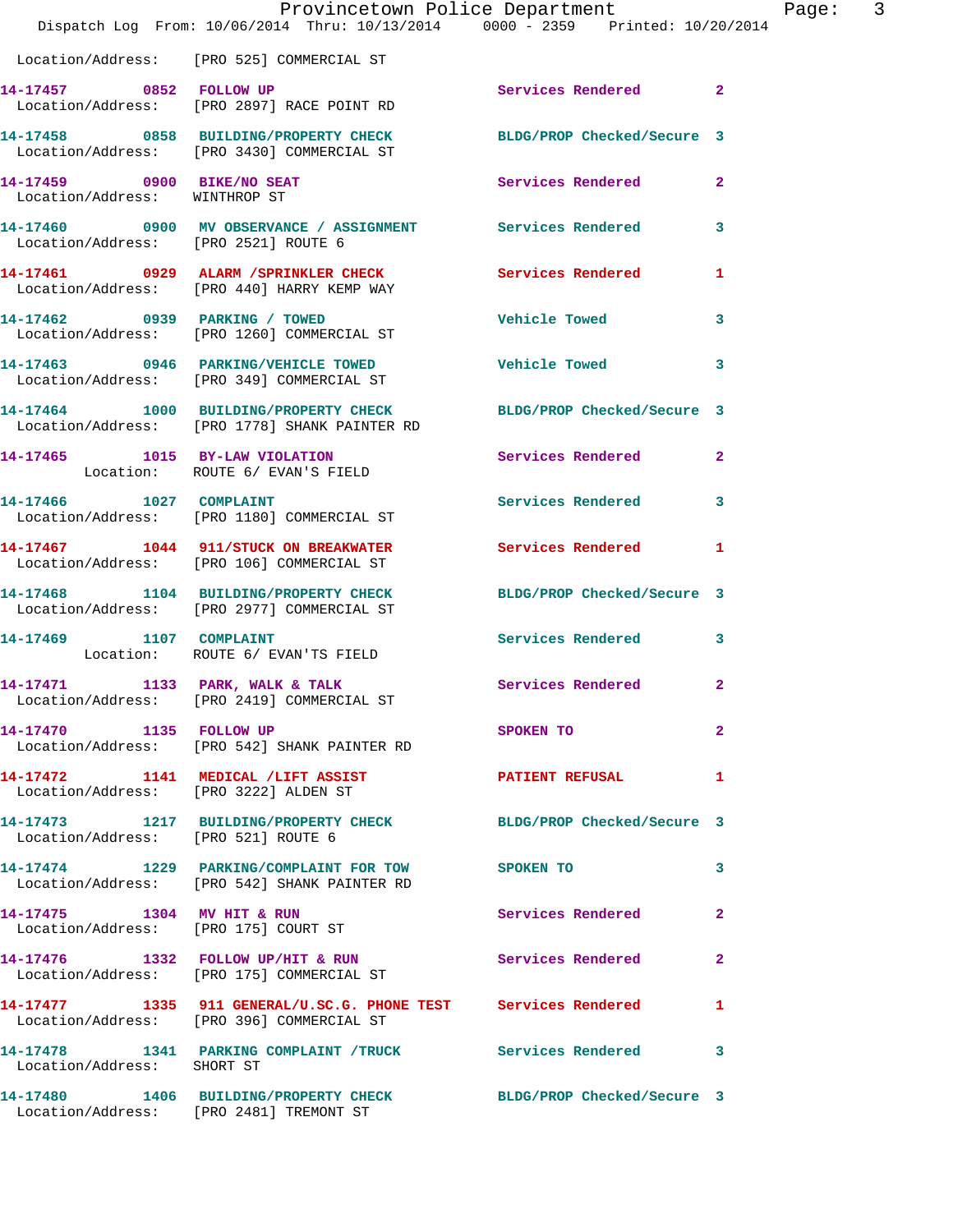|                                                           | Provincetown Police Department                                                 |                   |  |
|-----------------------------------------------------------|--------------------------------------------------------------------------------|-------------------|--|
|                                                           | Dispatch Log From: 10/06/2014 Thru: 10/13/2014 0000 - 2359 Printed: 10/20/2014 |                   |  |
| 14-17479<br>1411<br>Location/Address: [PRO 3222] ALDEN ST | <b>SERVICE CALL</b>                                                            | Services Rendered |  |
| 14-17481<br>1426                                          | <b>LOST BLACK WALLET</b><br>Location/Address: [PRO 542] SHANK PAINTER RD       | Services Rendered |  |

**14-17482 1600 PARK, WALK & TALK Services Rendered 2**  Location/Address: [PRO 2492] WINSLOW ST **14-17483 1622 BUILDING/PROPERTY CHECK Services Rendered 3** 

Location/Address: [PRO 2898] JEROME SMITH RD

**14-17484 1734 FOLLOW UP Services Rendered 2**  Location/Address: [PRO 3176] COMMERCIAL ST

**14-17485 1812 MV OBSERVANCE / ASSIGNMENT Citation/Warning Issued 3**  Location/Address: SHANK PAINTER RD

**14-17486 1823 MV STOP VERBAL WARNING 3**  Location/Address: W VINE ST + BRADFORD ST EXT

**14-17487 1836 LOST KEYS Services Rendered 3**  Location: [PRO 3431] LOPES SQUARE

**14-17488 1852 BUILDING/PROPERTY CHECK BLDG/PROP Checked/Secure 3**  Location/Address: [PRO 444] HIGH POLE HILL

**14-17489 1853 BUILDING/PROPERTY CHECK BLDG/PROP Checked/Secure 3**  Location/Address: [PRO 182] COMMERCIAL ST

**14-17490 1912 MV COMPLAINT Could Not Locate 2**  Location/Address: [PRO 396] COMMERCIAL ST

**14-17491 1917 BUILDING/PROPERTY CHECK Services Rendered 3**  Location/Address: [PRO 3430] COMMERCIAL ST

**14-17492 2016 BUILDING/PROPERTY CHECK BLDG/PROP Checked/Secure 3**  Location/Address: [PRO 433] RYDER ST EXT

**14-17493 2020 BUILDING/PROPERTY CHECK BLDG/PROP Checked/Secure 3**  Location/Address: [PRO 175] COMMERCIAL ST

**14-17494 2040 MEDICAL EMERGENCY 1 2 PATIENT REFUSAL 1 1 1** Location/Address: [PRO 105] COMMERCIAL ST

**14-17495 2245 COMPLAINT GONE ON ARRIVAL 3**  Location/Address: [PRO 2543] MACMILLAN WHARF

**14-17496 2336 BUILDING/PROPERTY CHECK BLDG/PROP Checked/Secure 3**  Location/Address: [PRO 3296] SHANK PAINTER RD

**14-17497 2336 BUILDING/PROPERTY CHECK BLDG/PROP Checked/Secure 3**  Location/Address: [PRO 1778] SHANK PAINTER RD

**14-17498 2338 BUILDING/PROPERTY CHECK BLDG/PROP Checked/Secure 3** 

**For Date: 10/08/2014 - Wednesday**

Location/Address: [PRO 1638] COMMERCIAL ST

**14-17499 0041 LOBBY TRAFFIC Services Rendered 2 29**  Location/Address: [PRO 542] SHANK PAINTER RD **14-17500 0045 BUILDING/PROPERTY CHECK BLDG/PROP Checked/Secure 3**  Location/Address: [PRO 447] JEROME SMITH RD **14-17501 0056 BUILDING/PROPERTY CHECK BLDG/PROP Checked/Secure 3**  Location/Address: [PRO 2206] COMMERCIAL ST **14-17502 0129 HARASSMENT No Action Required 2**  Location/Address: [PRO 542] SHANK PAINTER RD

Page: 4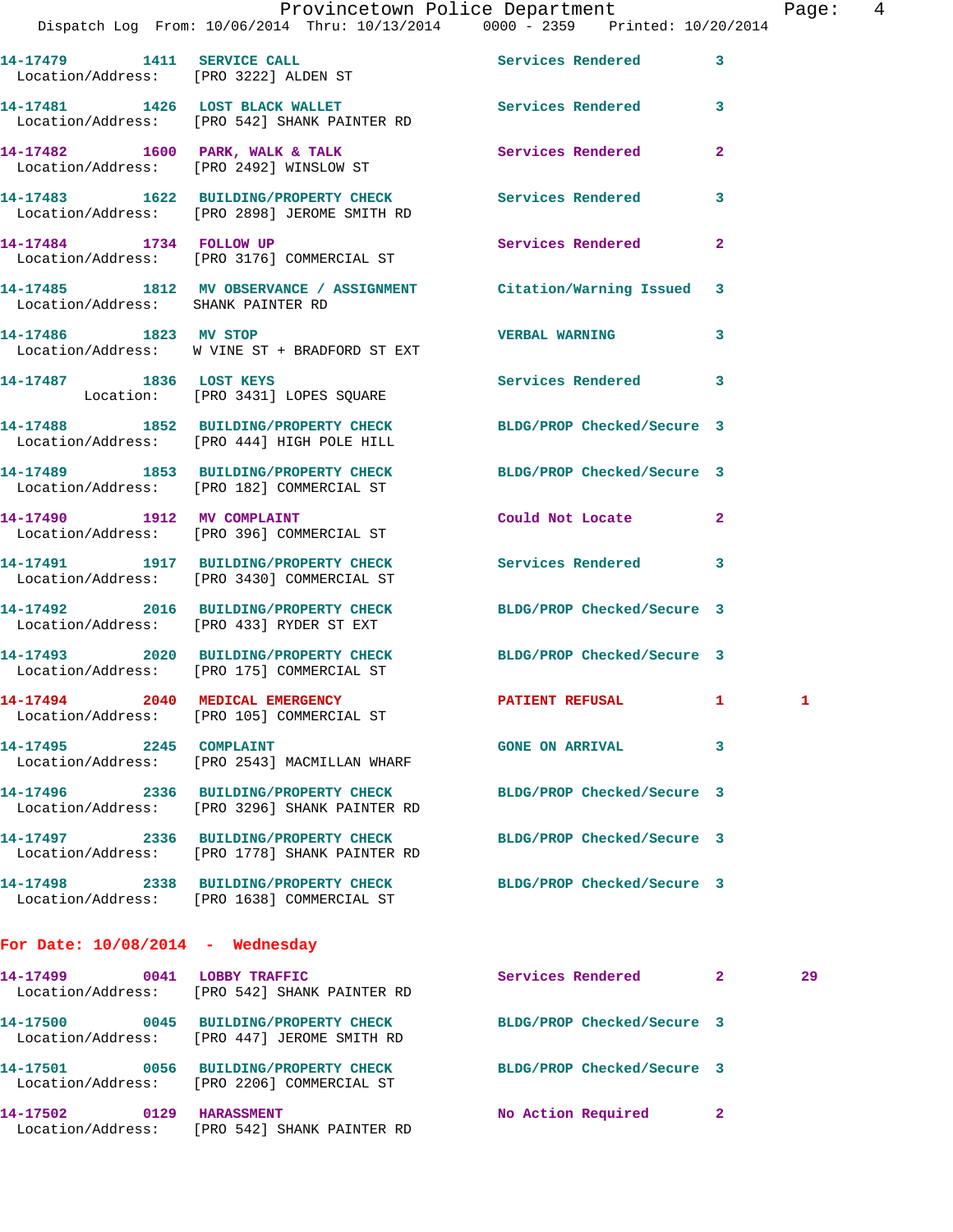| 14-17503 0235 ALARM - GENERAL                                      | Location/Address: [PRO 516] RACE POINT RD                                                                      | BLDG/PROP Checked/Secure 1 |              |
|--------------------------------------------------------------------|----------------------------------------------------------------------------------------------------------------|----------------------------|--------------|
|                                                                    | 14-17504 0301 BUILDING/PROPERTY CHECK<br>Location/Address: [PRO 545] SHANK PAINTER RD                          | BLDG/PROP Checked/Secure 3 |              |
|                                                                    | 14-17505 0503 BUILDING/PROPERTY CHECK<br>Location/Address: [PRO 527] RYDER ST EXT                              | BLDG/PROP Checked/Secure 3 |              |
|                                                                    | 14-17506 0657 911/TTY TEST CALL<br>Location/Address: [PRO 542] SHANK PAINTER RD                                | Services Rendered 1        |              |
|                                                                    | 14-17507 0721 BUILDING/PROPERTY CHECK<br>Location/Address: [PRO 2500] COMMERCIAL ST                            | BLDG/PROP Checked/Secure 3 |              |
|                                                                    | 14-17509 0747 BUILDING/PROPERTY CHECK<br>Location/Address: [PRO 353] COMMERCIAL ST                             | BLDG/PROP Checked/Secure 3 |              |
|                                                                    | 14-17510 0753 BUILDING/PROPERTY CHECK<br>Location/Address: [PRO 2483] COMMERCIAL ST                            | BLDG/PROP Checked/Secure 3 |              |
|                                                                    | 14-17511 0754 MV OBSERVANCE / ASSIGNMENT Services Rendered<br>Location/Address: [PRO 595] BRADFORD ST          |                            | $\mathbf{3}$ |
| Location/Address: [PRO 569] WINSLOW ST                             | 14-17512 0759 SERVICE CALL/HIGH SCHOOL Services Rendered                                                       |                            | 3            |
| 14-17513 0825 MV STOP                                              | Location/Address: HOWLAND ST + HARRY KEMP WAY                                                                  | <b>VERBAL WARNING</b>      | 3            |
| Location/Address: COMMERCIAL ST                                    | 14-17514 0825 BUILDING/PROPERTY CHECK                                                                          | BLDG/PROP Checked/Secure 3 |              |
| Location/Address: COMMERCIAL ST                                    | 14-17515 0832 BUILDING/PROPERTY CHECK BLDG/PROP Checked/Secure 3                                               |                            |              |
|                                                                    | 14-17516 0834 PARK, WALK & TALK<br>Location/Address: [PRO 105] COMMERCIAL ST                                   | Services Rendered          | $\mathbf{2}$ |
|                                                                    | 14-17519 0850 PARK, WALK & TALK<br>Location/Address: [PRO 539] SHANK PAINTER RD                                | Services Rendered 2        |              |
| Location/Address: [PRO 3287] ROUTE 6                               | 14-17517 0906 BUILDING/PROPERTY CHECK                                                                          | BLDG/PROP Checked/Secure 3 |              |
|                                                                    | 14-17518 0906 BUILDING/PROPERTY CHECK BLDG/PROP Checked/Secure 3<br>Location/Address: [PRO 2500] COMMERCIAL ST |                            |              |
|                                                                    | 14-17520 0911 HAZARDS/ANTI-FREEZE LEAK<br>Location/Address: MASONIC PL + COMMERCIAL ST                         | Services Rendered          | $\mathbf{2}$ |
|                                                                    | 14-17521 0916 BUILDING/PROPERTY CHECK<br>Location/Address: [PRO 1646] WINSLOW ST                               | BLDG/PROP Checked/Secure 3 |              |
| 14-17522 0916 PARK, WALK & TALK<br>Location/Address: COMMERCIAL ST |                                                                                                                | Services Rendered          | $\mathbf{2}$ |
| 14-17523 0928 PARKING/ STREET<br>Location/Address: COMMERCIAL ST   |                                                                                                                | <b>Vehicle Towed</b>       | 3            |
|                                                                    | 14-17524 0930 FOLLOW UP/HIT & RUN<br>Location/Address: [PRO 542] SHANK PAINTER RD                              | No Action Required         | $\mathbf{2}$ |
|                                                                    | 14-17525 1002 ASSIST CITIZEN/WELL BEIN CHECK Services Rendered<br>Location/Address: [PRO 710] BRADFORD ST      |                            | 3            |
| Location/Address: [PRO 2513] ROUTE 6                               | 14-17526 1012 PROPERTY DAMAGE/DPW SIGN Services Rendered                                                       |                            | 3            |
| 14-17528 1020 PARK, WALK & TALK                                    |                                                                                                                | Services Rendered 2        |              |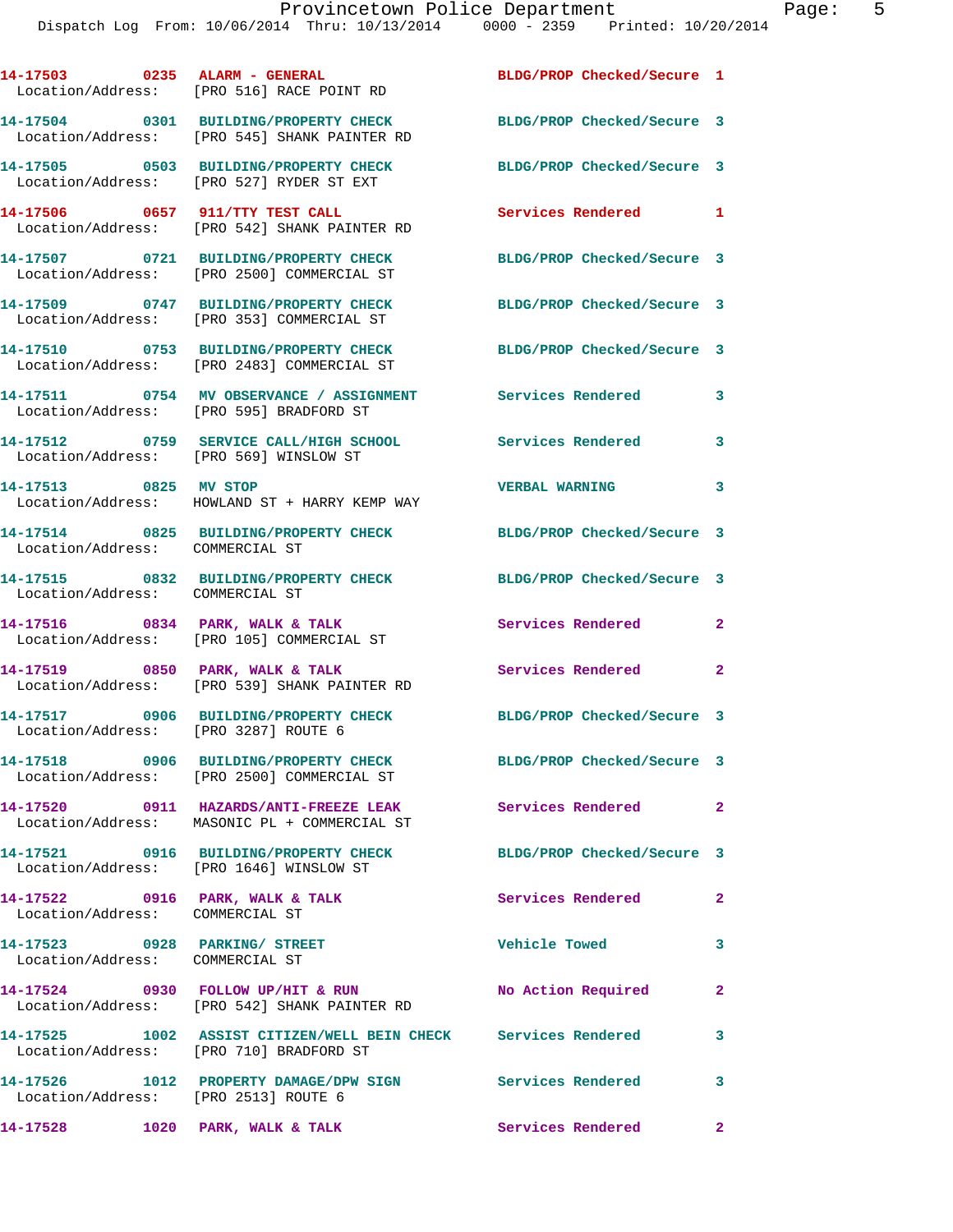|                                      | Provincetown Police Department<br>Dispatch Log From: 10/06/2014 Thru: 10/13/2014 0000 - 2359 Printed: 10/20/2014 |                            | Page: 6      |
|--------------------------------------|------------------------------------------------------------------------------------------------------------------|----------------------------|--------------|
|                                      | Location/Address: [PRO 285] COMMERCIAL ST                                                                        |                            |              |
| Location/Address: [PRO 571] ALDEN ST | 14-17527 1022 BUILDING/PROPERTY CHECK BLDG/PROP Checked/Secure 3                                                 |                            |              |
|                                      | 14-17530 1053 ALARM - GENERAL<br>Location/Address: [PRO 1780] JOHNSON ST                                         | Services Rendered 1        |              |
|                                      | 14-17531 1053 FOLLOW UP<br>Location/Address: [PRO 3259] MACMILLAN WHARF                                          | Services Rendered          | $\mathbf{2}$ |
| 14-17532 1055 FOLLOW UP              | Location/Address: [PRO 105] COMMERCIAL ST                                                                        | Services Rendered          | $\mathbf{2}$ |
|                                      |                                                                                                                  | Services Rendered          | $\mathbf{2}$ |
|                                      | 14-17534 1227 911/MD ORDERED TRANSPORT Transported to Hospital 1<br>Location/Address: [PRO 3222] ALDEN ST        |                            |              |
|                                      | 14-17535 1302 FLIGHT COVERAGE<br>Location/Address: [PRO 516] RACE POINT RD                                       | Services Rendered          | $\mathbf{2}$ |
|                                      | 14-17536 1319 MEDICAL/OUCH DOT<br>Location/Address: [PRO 440] HARRY KEMP WAY                                     | Transported to Hospital 1  |              |
| Location: COMMERCIAL STREET          | 14-17539 1345 LOST/FOUND PROPERTY Services Rendered 3                                                            |                            |              |
|                                      | 14-17540 1351 BUILDING/PROPERTY CHECK<br>Location/Address: [PRO 519] RACE POINT RD                               | BLDG/PROP Checked/Secure 3 |              |
| 14-17541 1428 FOLLOW UP              | Location/Address: [PRO 3259] MACMILLAN WHARF                                                                     | Services Rendered 2        |              |
|                                      | 14-17542 1503 ASSIST CITIZEN<br>Location/Address: [PRO 3430] COMMERCIAL ST                                       | <b>Unfounded</b>           | 3            |
|                                      | 14-17544 1646 BUILDING/PROPERTY CHECK BLDG/PROP Checked/Secure 3<br>Location/Address: [PRO 3317] CEMETERY RD     |                            |              |
|                                      | 14-17545 1815 BUILDING/PROPERTY CHECK<br>Location/Address: [PRO 530] SHANK PAINTER RD                            | BLDG/PROP Checked/Secure 3 |              |
|                                      | 14-17546 1843 BUILDING/PROPERTY CHECK<br>Location/Address: [PRO 175] COMMERCIAL ST                               | BLDG/PROP Checked/Secure 3 |              |
|                                      | 14-17547 1900 BUILDING/PROPERTY CHECK BLDG/PROP Checked/Secure 3<br>Location/Address: [PRO 1638] COMMERCIAL ST   |                            |              |
|                                      | 14-17548 2001 BUILDING/PROPERTY CHECK<br>Location/Address: [PRO 519] RACE POINT RD                               | BLDG/PROP Checked/Secure 3 |              |
|                                      | 14-17549 2003 BUILDING/PROPERTY CHECK<br>Location/Address: [PRO 2898] JEROME SMITH RD                            | BLDG/PROP Checked/Secure 3 |              |
|                                      | 14-17550 2005 BUILDING/PROPERTY CHECK<br>Location/Address: [PRO 16] MAYFLOWER AVE                                | BLDG/PROP Checked/Secure 3 |              |
|                                      | 14-17551 2019 BUILDING/PROPERTY CHECK BLDG/PROP Checked/Secure 3<br>Location/Address: [PRO 433] RYDER ST EXT     |                            |              |
| 14-17552 2108 MV STOP                | Location/Address: JOHNSON ST + BRADFORD ST                                                                       | <b>VERBAL WARNING</b>      | 3            |
|                                      | 14-17554 2147 BUILDING/PROPERTY CHECK BLDG/PROP Checked/Secure 3<br>Location/Address: [PRO 182] COMMERCIAL ST    |                            |              |
|                                      | 14-17555 2148 BUILDING/PROPERTY CHECK BLDG/PROP Checked/Secure 3<br>Location/Address: [PRO 3004] BRADFORD ST     |                            |              |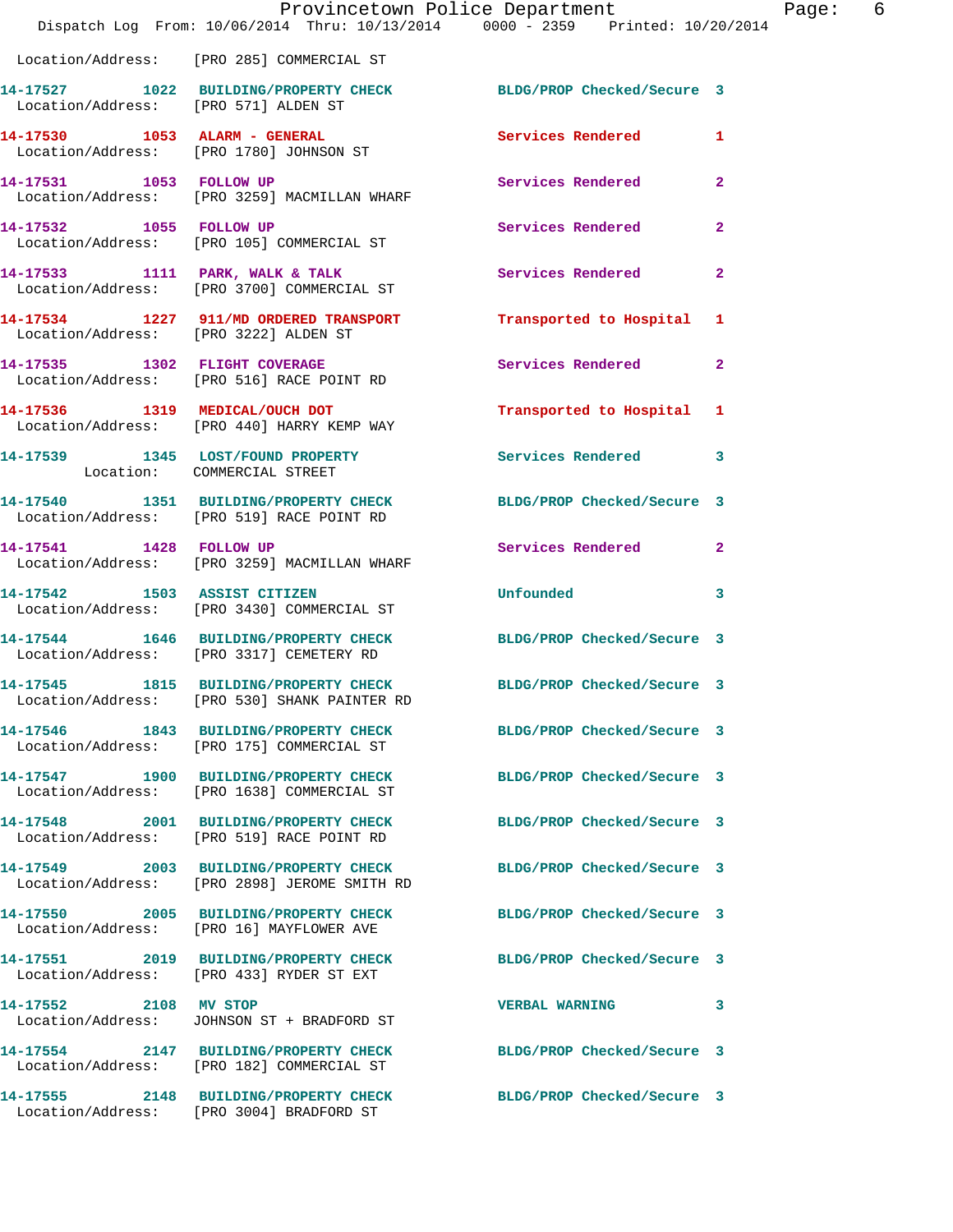|                                                                                              | Dispatch Log From: 10/06/2014 Thru: 10/13/2014 0000 - 2359 Printed: 10/20/2014                                 | Provincetown Police Department | Page: 7      |
|----------------------------------------------------------------------------------------------|----------------------------------------------------------------------------------------------------------------|--------------------------------|--------------|
|                                                                                              | 14-17556 2155 MV OBSERVANCE / ASSIGNMENT Services Rendered 3<br>Location/Address: [PRO 2368] SHANK PAINTER RD  |                                |              |
|                                                                                              | 14-17557 2332 BUILDING/PROPERTY CHECK Services Rendered 3<br>Location/Address: [PRO 444] HIGH POLE HILL        |                                |              |
| For Date: $10/09/2014$ - Thursday                                                            |                                                                                                                |                                |              |
|                                                                                              | 14-17559 0011 LOBBY TRAFFIC<br>Location/Address: [PRO 542] SHANK PAINTER RD                                    | Services Rendered 2            | 32           |
|                                                                                              | 14-17560 0102 BUILDING/PROPERTY CHECK BLDG/PROP Checked/Secure 3<br>Location/Address: [PRO 16] MAYFLOWER AVE   |                                |              |
|                                                                                              | 14-17561 0119 BUILDING/PROPERTY CHECK BLDG/PROP Checked/Secure 3<br>Location/Address: [PRO 2206] COMMERCIAL ST |                                |              |
|                                                                                              | 14-17562 0141 NOISE COMPLAINT<br>Location/Address: [PRO 3718] BRADFORD ST                                      | SPOKEN TO                      | 3            |
|                                                                                              | 14-17563 0155 BUILDING/PROPERTY CHECK BLDG/PROP Checked/Secure 3<br>Location/Address: [PRO 3430] COMMERCIAL ST |                                |              |
|                                                                                              | 14-17564 0505 BUILDING/PROPERTY CHECK Services Rendered 3<br>Location/Address: [PRO 2898] JEROME SMITH RD      |                                |              |
|                                                                                              | 14-17565 0640 MV COMPLAINT<br>Location/Address: [PRO 3121] COMMERCIAL ST                                       | Services Rendered              | $\mathbf{2}$ |
|                                                                                              | 14-17566 0712 MEDICAL/POSS BROK LF ANKL<br>Location/Address: [PRO 196] COMMERCIAL ST                           | Transported to Hospital 1      |              |
|                                                                                              | 14-17567 0740 BUILDING/PROPERTY CHECK<br>Location/Address: [PRO 2483] COMMERCIAL ST                            | BLDG/PROP Checked/Secure 3     |              |
|                                                                                              | 14-17568 0752 BUILDING/PROPERTY CHECK BLDG/PROP Checked/Secure 3<br>Location/Address: [PRO 1638] COMMERCIAL ST |                                |              |
|                                                                                              | 14-17569 0755 911/ELDERY MAN FALL<br>Location/Address: [PRO 1220] HARRY KEMP WAY                               | Transported to Hospital 1      |              |
| Location/Address: [PRO 569] WINSLOW ST                                                       | 14-17570 0807 SERVICE CALL                                                                                     | <b>Services Rendered</b>       | 3            |
| 14-17571 0808 MV HIT & RUN<br>Location/Address: COMMERCIAL ST<br>Refer To Accident: 14-60-AC |                                                                                                                | Services Rendered 2            |              |
| Location/Address: [PRO 3287] ROUTE 6                                                         | 14-17572 0812 BUILDING/PROPERTY CHECK BLDG/PROP Checked/Secure 3                                               |                                |              |
|                                                                                              | 14-17573 0822 911/LIFT ASSIST<br>Location/Address: [PRO 706] BAYBERRY AVE                                      | Services Rendered 1            |              |
|                                                                                              | 14-17574 0858 BUILDING/PROPERTY CHECK<br>Location/Address: [PRO 519] RACE POINT RD                             | BLDG/PROP Checked/Secure 3     |              |
|                                                                                              | 14-17575 0934 PARK, WALK & TALK<br>Location/Address: [PRO 105] COMMERCIAL ST                                   | <b>Services Rendered</b> 2     |              |
| Location/Address: COMMERCIAL ST                                                              | 14-17576 0937 PARKING COMPLAINT / GENERAL Vehicle Towed 3                                                      |                                |              |
| Location/Address: [PRO 571] ALDEN ST                                                         | 14-17577 0954 BUILDING/PROPERTY CHECK BLDG/PROP Checked/Secure 3                                               |                                |              |
|                                                                                              | 14-17578 1008 MV OBSERVANCE / ASSIGNMENT Services Rendered 3<br>Location/Address: [PRO 3737] BRADFORD ST       |                                |              |
|                                                                                              |                                                                                                                | BLDG/PROP Checked/Secure 3     |              |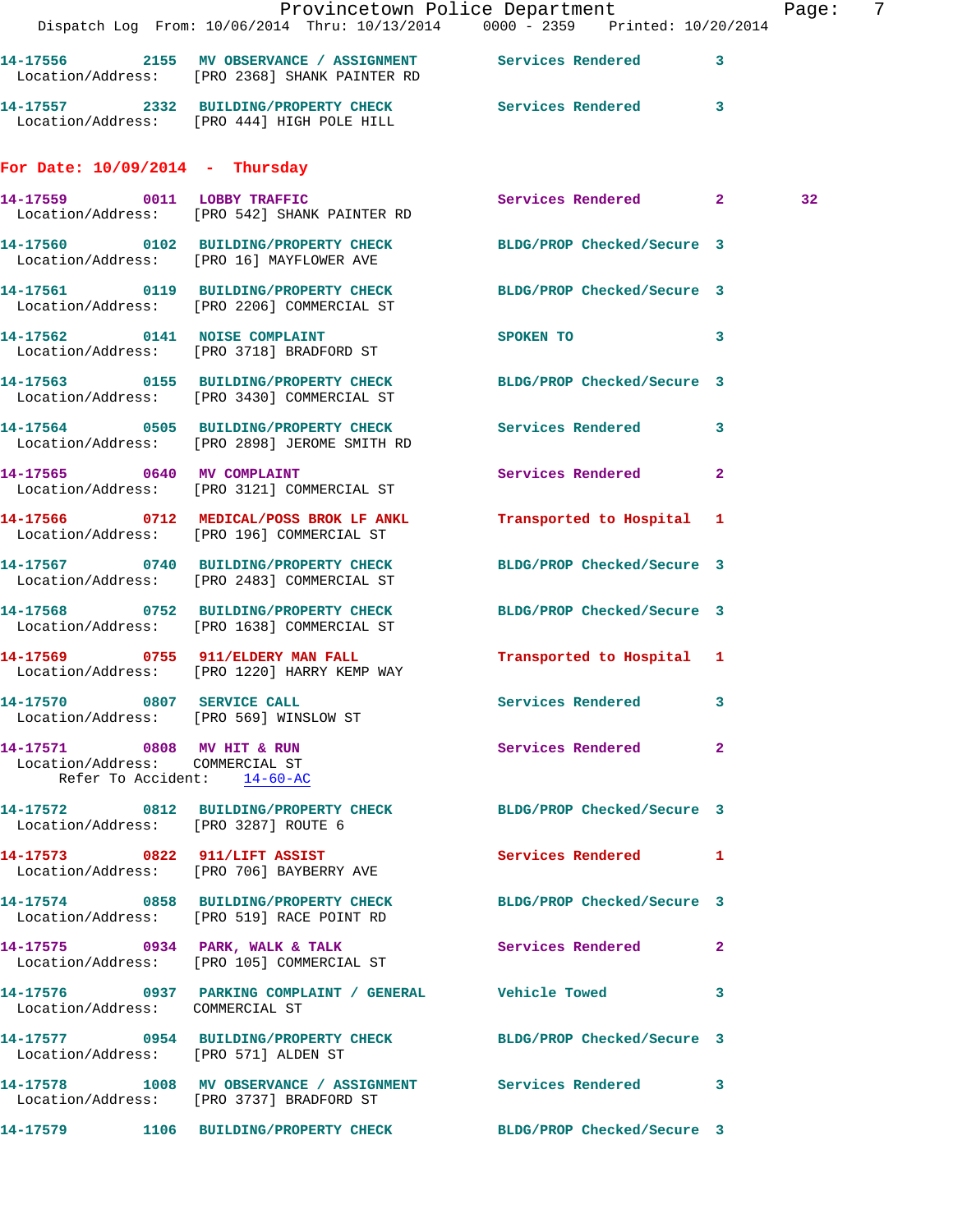|                                                                | Dispatch Log From: 10/06/2014 Thru: 10/13/2014 0000 - 2359 Printed: 10/20/2014                                         | Provincetown Police Department |              | Page: 8 |  |
|----------------------------------------------------------------|------------------------------------------------------------------------------------------------------------------------|--------------------------------|--------------|---------|--|
|                                                                | Location/Address: [PRO 3317] CEMETERY RD                                                                               |                                |              |         |  |
|                                                                | 14-17580 1123 911/ERRACTIC BEHAVIOR PATIENT REFUSAL 1<br>Location/Address: [PRO 385] COMMERCIAL ST                     |                                |              |         |  |
|                                                                | 14-17581 1147 PARKING/METER ISSUE 1997 Services Rendered 3<br>Location/Address: [PRO 3456] RYDER ST EXT                |                                |              |         |  |
|                                                                | 14-17582 1200 PARKING COMPLAINT CONSTRUCTED GONE ON ARRIVAL<br>Location/Address: [PRO 2539] RYDER ST EXT               |                                |              |         |  |
|                                                                | 14-17583 1216 LOST KEYS/RETURNED Services Rendered 3<br>Location/Address: [PRO 542] SHANK PAINTER RD                   |                                |              | 1       |  |
|                                                                | 14-17584 1331 BUILDING/PROPERTY CHECK BLDG/PROP Checked/Secure 3<br>Location/Address: [PRO 182] COMMERCIAL ST          |                                |              |         |  |
|                                                                | 14-17585 1344 BUILDING/PROPERTY CHECK BLDG/PROP Checked/Secure 3<br>Location/Address: [PRO 3318] CEMETERY RD           |                                |              |         |  |
|                                                                | 14-17586 1344 PARK, WALK & TALK<br>Location/Address: [PRO 105] COMMERCIAL ST                                           | Services Rendered 2            |              |         |  |
|                                                                | 14-17587 1355 SERVICE CALL/CHECK ON DETAIL Services Rendered 3<br>Location/Address: BRADFORD ST EXT + PROVINCELANDS RD |                                |              |         |  |
|                                                                | 14-17588 1358 BUILDING/PROPERTY CHECK BLDG/PROP Checked/Secure 3<br>Location/Address: [PRO 99] COMMERCIAL ST           |                                |              |         |  |
| Location/Address: DUNCAN LN                                    | 14-17589 1427 MEDICAL/POSS APPENDICITIS Transported to Hospital 1                                                      |                                |              |         |  |
| Location: COMMERCIAL ST                                        | 14-17590 1430 ASSIST CITIZEN                                                                                           | Services Rendered 3            |              |         |  |
|                                                                | 14-17592 1521 HARASSMENT<br>Location/Address: [PRO 175] COMMERCIAL ST                                                  | SPOKEN TO                      | $\mathbf{2}$ |         |  |
| 14-17593 1529 HARASSMENT                                       | Location/Address: [PRO 175] COMMERCIAL ST                                                                              | SPOKEN TO                      | $\mathbf{2}$ |         |  |
| 14-17594 1538 MINOR MVA                                        | Location/Address: ARCH ST + COMMERCIAL ST                                                                              | Services Rendered 1            |              |         |  |
|                                                                | 14-17595 1551 RESIDENTIAL BURGLAR ALARM BLDG/PROP Checked/Secure 1<br>Location/Address: [PRO 1122] THISTLEMORE RD      |                                |              |         |  |
|                                                                | 14-17596 1618 FOUND NEW POCKETBOOK<br>Location/Address: [PRO 105] COMMERCIAL ST                                        | Services Rendered 3            |              |         |  |
|                                                                | 14-17597 1653 PARK, WALK & TALK<br>Location/Address: [PRO 105] COMMERCIAL ST                                           | Services Rendered              | $\mathbf{2}$ |         |  |
| Location/Address: [PRO 2] ALDEN ST                             | 14-17598 1722 BUILDING/PROPERTY CHECK BLDG/PROP Checked/Secure 3                                                       |                                |              |         |  |
| Location/Address: [PRO 2513] ROUTE 6                           | 14-17599 1728 MV OBSERVANCE / ASSIGNMENT Services Rendered 3                                                           |                                |              |         |  |
| 14-17600 1738 LOST DOG<br>Location/Address: [PRO 3287] ROUTE 6 |                                                                                                                        | <b>Services Rendered</b>       | $\mathbf{2}$ |         |  |
|                                                                | 14-17601 1752 COMPLAINT - STREET PERFORMERS VERBAL WARNING<br>Location/Address: [PRO 3167] COMMERCIAL ST               |                                | 3            |         |  |
|                                                                | 14-17603 1832 SERVICE CALL<br>Location/Address: [PRO 105] COMMERCIAL ST                                                | Services Rendered 3            |              |         |  |
| Location/Address: [PRO 2513] ROUTE 6                           | 14-17604 1906 WALKING IN ROAD                                                                                          | Could Not Locate 3             |              |         |  |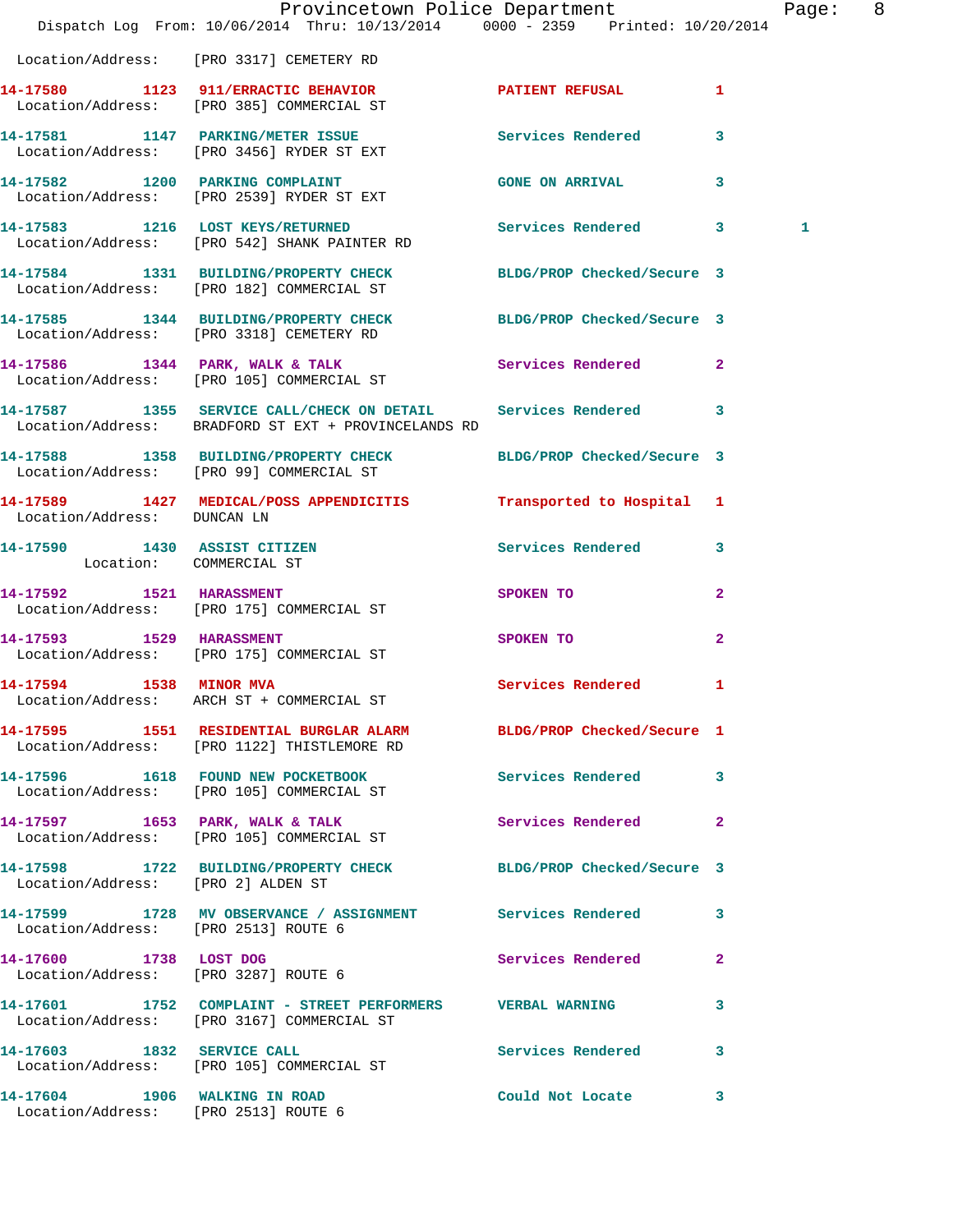## Provincetown Police Department Page: 9

Dispatch Log From: 10/06/2014 Thru: 10/13/2014 0000 - 2359 Printed: 10/20/2014

| 14-17605<br>1954<br>Location/Address: | <b>VERBAL/HEADLIGHT</b><br>CEMETERY RD                       | <b>VERBAL WARNING</b>      | 3 |
|---------------------------------------|--------------------------------------------------------------|----------------------------|---|
| 14-17607<br>2022<br>Location/Address: | <b>BUILDING/PROPERTY CHECK</b><br>[PRO 530] SHANK PAINTER RD | BLDG/PROP Checked/Secure 3 |   |
| 14-17606<br>2023<br>Location/Address: | MV OBSERVANCE / ASSIGNMENT<br>[PRO 537] SHANK PAINTER RD     | Services Rendered          |   |
| 14-17609<br>2058<br>Location/Address: | <b>BUILDING/PROPERTY CHECK</b><br>[PRO 182] COMMERCIAL ST    | BLDG/PROP Checked/Secure 3 |   |
| 14-17610<br>2101                      | LOST/FOUND PROPERTY                                          | Services Rendered          |   |

Location/Address: [PRO 542] SHANK PAINTER RD

**14-17611 2110 BUILDING/PROPERTY CHECK BLDG/PROP Checked/Secure 3**  Location/Address: [PRO 306] COMMERCIAL ST

**14-17612 2130 BUILDING/PROPERTY CHECK Services Rendered 3**  Location/Address: [PRO 519] RACE POINT RD

**14-17613 2146 FOUND WALLET Services Rendered 3**  Location/Address: [PRO 1261] COMMERCIAL ST

**14-17615 2326 BUILDING/PROPERTY CHECK BLDG/PROP Checked/Secure 3**  Location/Address: [PRO 175] COMMERCIAL ST

**14-17616 2332 BUILDING/PROPERTY CHECK BLDG/PROP Checked/Secure 3**  Location/Address: [PRO 440] HARRY KEMP WAY

**14-17617 2356 BUILDING/PROPERTY CHECK BLDG/PROP Checked/Secure 3**  Location/Address: [PRO 3296] SHANK PAINTER RD

## **For Date: 10/10/2014 - Friday**

|                                      | 14-17618 0001 BUILDING/PROPERTY CHECK BLDG/PROP Checked/Secure 3<br>Location/Address: [PRO 1778] SHANK PAINTER RD |                          |                         |    |
|--------------------------------------|-------------------------------------------------------------------------------------------------------------------|--------------------------|-------------------------|----|
|                                      | 14-17619 0001 BUILDING/PROPERTY CHECK BLDG/PROP Checked/Secure 3<br>Location/Address: [PRO 2490] PROVINCELANDS RD |                          |                         |    |
|                                      | Location/Address: [PRO 2489] BRADFORD ST                                                                          |                          | $\overline{\mathbf{3}}$ |    |
|                                      | 14-17620 0018 LOBBY TRAFFIC<br>Location/Address: [PRO 542] SHANK PAINTER RD                                       | Services Rendered        | $\overline{2}$          | 19 |
|                                      | 14-17622 0107 BUILDING/PROPERTY CHECK Services Rendered<br>Location/Address: [PRO 2483] COMMERCIAL ST             |                          | $\overline{\mathbf{3}}$ |    |
|                                      | 14-17624 0258 BUILDING/PROPERTY CHECK BLDG/PROP Checked/Secure 3<br>Location/Address: [PRO 447] JEROME SMITH RD   |                          |                         |    |
|                                      | 14-17625 0423 MEDICAL EMERGENCY<br>Location/Address: [PRO 706] BAYBERRY AVE                                       | <b>Services Rendered</b> | $\mathbf{1}$            |    |
|                                      | Location/Address: [PRO 2206] COMMERCIAL ST                                                                        |                          | 3                       |    |
|                                      | 14-17627 0722 BUILDING/PROPERTY CHECK BLDG/PROP Checked/Secure 3<br>Location/Address: [PRO 353] COMMERCIAL ST     |                          |                         |    |
|                                      |                                                                                                                   |                          |                         |    |
| Location/Address: [PRO 2513] ROUTE 6 | 14-17628 0734 MV OBSERVANCE / ASSIGNMENT Services Rendered 3                                                      |                          |                         |    |
| Location/Address: [PRO 3287] ROUTE 6 | 14-17629 0812 BUILDING/PROPERTY CHECK BLDG/PROP Checked/Secure 3                                                  |                          |                         |    |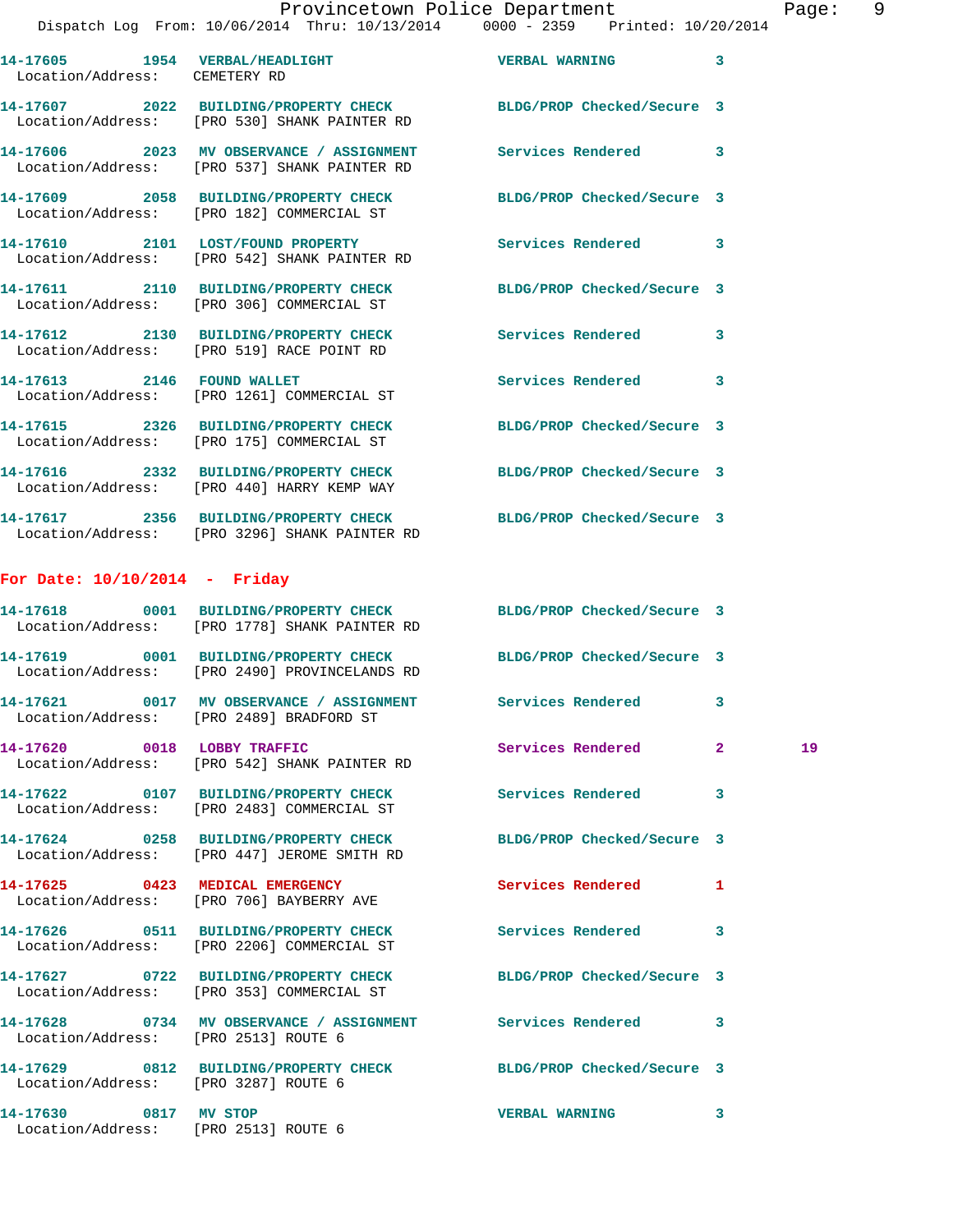|                                                                           | 14-17631 0846 ANIMAL CALL/LOST CAT<br>Location/Address: [PRO 1399] MONTELLO ST                                   | Services Rendered 2        |                         |
|---------------------------------------------------------------------------|------------------------------------------------------------------------------------------------------------------|----------------------------|-------------------------|
| Location/Address: [PRO 512] PRINCE ST                                     | 14-17634 0929 BUILDING/PROPERTY CHECK                                                                            | BLDG/PROP Checked/Secure 3 |                         |
|                                                                           | 14-17635 0941 BUILDING/PROPERTY CHECK<br>Location/Address: [PRO 3317] CEMETERY RD                                | BLDG/PROP Checked/Secure 3 |                         |
|                                                                           | 14-17636 0942 BUILDING/PROPERTY CHECK<br>Location/Address: [PRO 3318] CEMETERY RD                                | BLDG/PROP Checked/Secure 3 |                         |
|                                                                           | 14-17637 0953 BUILDING/PROPERTY CHECK<br>Location/Address: [PRO 447] JEROME SMITH RD                             | BLDG/PROP Checked/Secure 3 |                         |
|                                                                           | 14-17638 1008 MV OBSERVANCE / ASSIGNMENT Services Rendered<br>Location/Address: HARRY KEMP WAY + AUNT SUKEYS WAY |                            | $\mathbf{3}$            |
| 14-17639 1032 MV STOP                                                     | Location/Address: BRADFORD ST + COMMERCIAL ST                                                                    | <b>VERBAL WARNING</b>      | 3                       |
| Location/Address: ROUTE 6 + SNAIL RD                                      | 14-17640 1036 MV OBSERVANCE / ASSIGNMENT Services Rendered                                                       |                            | 3                       |
| 14-17641 1050 MV STOP<br>Location/Address: [PRO 2513] ROUTE 6             |                                                                                                                  | <b>VERBAL WARNING</b>      | 3                       |
| 14-17642 1058 MV STOP<br>Location/Address: [PRO 2513] ROUTE 6             |                                                                                                                  | Citation/Warning Issued 3  |                         |
|                                                                           | 14-17643 1105 PARK, WALK & TALK<br>Location/Address: [PRO 2483] COMMERCIAL ST                                    | Services Rendered          | $\overline{2}$          |
|                                                                           | 14-17644 1136 BUILDING/PROPERTY CHECK<br>Location/Address: [PRO 2494] BRADFORD ST                                | BLDG/PROP Checked/Secure 3 |                         |
|                                                                           | 14-17645 1318 MV OBSERVANCE / ASSIGNMENT<br>Location/Address: [PRO 3737] BRADFORD ST                             | <b>Services Rendered</b>   | 3                       |
|                                                                           | 14-17646 1355 FOUND GUCCI SUNGLASSES<br>Location/Address: [PRO 3314] COMMERCIAL ST                               | <b>Services Rendered</b>   | 3                       |
| 14-17647 1401 ANIMAL CALL/SEAGULL<br>Location/Address: [PRO 2519] ROUTE 6 |                                                                                                                  | <b>GONE ON ARRIVAL</b>     | $\overline{a}$          |
| 14-17648 1402 ANIMAL CALL/KOI                                             | Location/Address: [PRO 2667] CAPTAIN BERTIES WAY                                                                 | Services Rendered          | $\mathbf{2}^-$          |
| 14-17649 1411 ANIMAL CALL/KOI                                             | Location/Address: [PRO 2667] CAPTAIN BERTIES WAY                                                                 | <b>Services Rendered</b>   | $\mathbf{2}$            |
| 14-17650 1422 MV STOP                                                     | Location/Address: SHANK PAINTER RD + PROVINCE RD                                                                 | <b>VERBAL WARNING</b>      | $\mathbf{3}$            |
|                                                                           | 14-17652 1533 PARK, WALK & TALK<br>Location: [PRO 3431] LOPES SQUARE                                             | Services Rendered          | $\overline{2}$          |
| Location/Address: ROUTE 6                                                 | 14-17653 1622 MV OBSERVANCE / ASSIGNMENT Services Rendered                                                       |                            | $\overline{\mathbf{3}}$ |
|                                                                           | 14-17655 1733 PARK, WALK & TALK<br>Location: [PRO 3431] LOPES SQUARE                                             | Services Rendered          | $\overline{2}$          |
| 14-17656 1735 MV DISABLED                                                 | Location/Address: PROVINCELANDS RD + ROUTE 6                                                                     | Vehicle Towed              | $\overline{a}$          |
|                                                                           | 14-17657 1746 BUILDING/PROPERTY CHECK<br>Location/Address: [PRO 3398] COMMERCIAL ST                              | BLDG/PROP Checked/Secure 3 |                         |
|                                                                           |                                                                                                                  |                            |                         |

**14-17658 1816 FIRE, OTHER Services Rendered 1**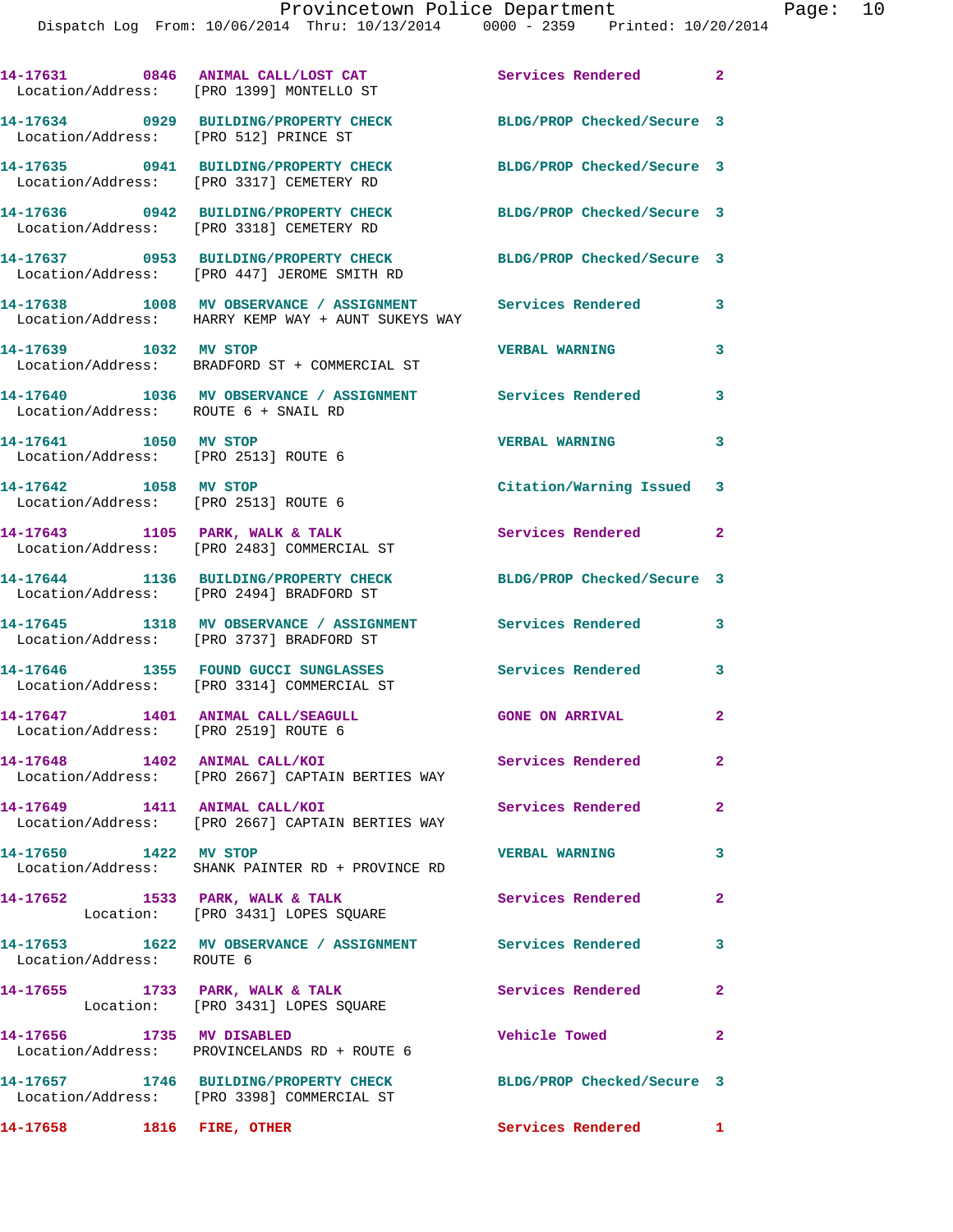|                                      | Dispatch Log From: 10/06/2014 Thru: 10/13/2014 0000 - 2359 Printed: 10/20/2014                                   | Provincetown Police Department Page: 11 |                |  |
|--------------------------------------|------------------------------------------------------------------------------------------------------------------|-----------------------------------------|----------------|--|
|                                      | Location/Address: [PRO 2891] HARRY KEMP WAY                                                                      |                                         |                |  |
|                                      | 14-17660 1907 PARK, WALK & TALK<br>Location/Address: [PRO 105] COMMERCIAL ST                                     | Services Rendered                       | $\overline{2}$ |  |
|                                      | 14-17661 1909 LIVERY INSPECTION<br>Location/Address: [PRO 542] SHANK PAINTER RD                                  | Services Rendered 3                     |                |  |
|                                      | 14-17662 2012 BUILDING/PROPERTY CHECK BLDG/PROP Checked/Secure 3<br>Location/Address: [PRO 2206] COMMERCIAL ST   |                                         |                |  |
|                                      | 14-17663 2024 911 HANG-UP CALL<br>Location/Address: [PRO 105] COMMERCIAL ST                                      | Could Not Locate 1                      | 1              |  |
| Location/Address: [PRO 2521] ROUTE 6 | 14-17664 2041 ASSIST AGENCY / MUTUAL AID Services Rendered 3                                                     |                                         |                |  |
|                                      | 14-17665 2053 BUILDING/PROPERTY CHECK Services Rendered<br>Location/Address: [PRO 3259] MACMILLAN WHARF          |                                         | 3              |  |
| Location/Address: [PRO 3287] ROUTE 6 | 14-17666 2123 BUILDING/PROPERTY CHECK BLDG/PROP Checked/Secure 3                                                 |                                         |                |  |
|                                      | 14-17667 2202 BUILDING/PROPERTY CHECK Services Rendered<br>Location/Address: [PRO 2898] JEROME SMITH RD          |                                         | 3              |  |
|                                      | 14-17668 2220 FEVER/TRANSPORT<br>Location/Address: [PRO 3222] ALDEN ST                                           | Transported to Hospital 1               |                |  |
|                                      | 14-17670 2359 FOLLOW UP<br>Location/Address: [PRO 3276] COMMERCIAL ST                                            | SPOKEN TO                               | $\mathbf{2}$   |  |
| For Date: $10/11/2014$ - Saturday    |                                                                                                                  |                                         |                |  |
|                                      | 14-17671 0011 LOBBY TRAFFIC<br>Location/Address: [PRO 542] SHANK PAINTER RD                                      | Services Rendered 2                     | 19             |  |
| 14-17673 0020 BAR CHECK              | Location/Address: [PRO 399] COMMERCIAL ST                                                                        | LICENSING/NO ACTION                     | $\mathbf{2}$   |  |
| 14-17675 0023 BAR CHECK              | Location/Address: [PRO 2737] COMMERCIAL ST                                                                       | LICENSING/NO ACTION 2                   |                |  |
| 14-17676 0027 BAR CHECK              | Location/Address: [PRO 3443] COMMERCIAL ST                                                                       | LICENSING/NO ACTION                     | $\mathbf{2}$   |  |
|                                      | 14-17677 0042 BUILDING/PROPERTY CHECK BLDG/PROP Checked/Secure 3<br>Location/Address: [PRO 306] COMMERCIAL ST    |                                         |                |  |
|                                      | 14-17678 0058 MV OBSERVANCE / ASSIGNMENT<br>Location/Address: [PRO 2577] BRADFORD ST                             | No Action Required 3                    |                |  |
| Location/Address: BRADFORD ST        | 14-17679 0110 PARKING COMPLAINT / GENERAL Services Rendered                                                      |                                         | 3              |  |
|                                      | 14-17681 0129 BUILDING/PROPERTY CHECK BLDG/PROP Checked/Secure 3<br>Location/Address: [PRO 440] HARRY KEMP WAY   |                                         |                |  |
|                                      | 14-17682 0131 MEDICAL EMERGENCY<br>Location/Address: [PRO 1542] COMMERCIAL ST                                    | Services Rendered 1                     |                |  |
|                                      | 14-17683 0152 BUILDING/PROPERTY CHECK BLDG/PROP Checked/Secure 3<br>Location/Address: [PRO 2898] JEROME SMITH RD |                                         |                |  |
|                                      | 14-17684 0205 NOISE COMPLAINT<br>Location/Address: [PRO 1290] BRADFORD ST                                        | SPOKEN TO                               | 3              |  |
|                                      | 14-17685 0215 BUILDING/PROPERTY CHECK<br>Location/Address: [PRO 1778] SHANK PAINTER RD                           | BLDG/PROP Checked/Secure 3              |                |  |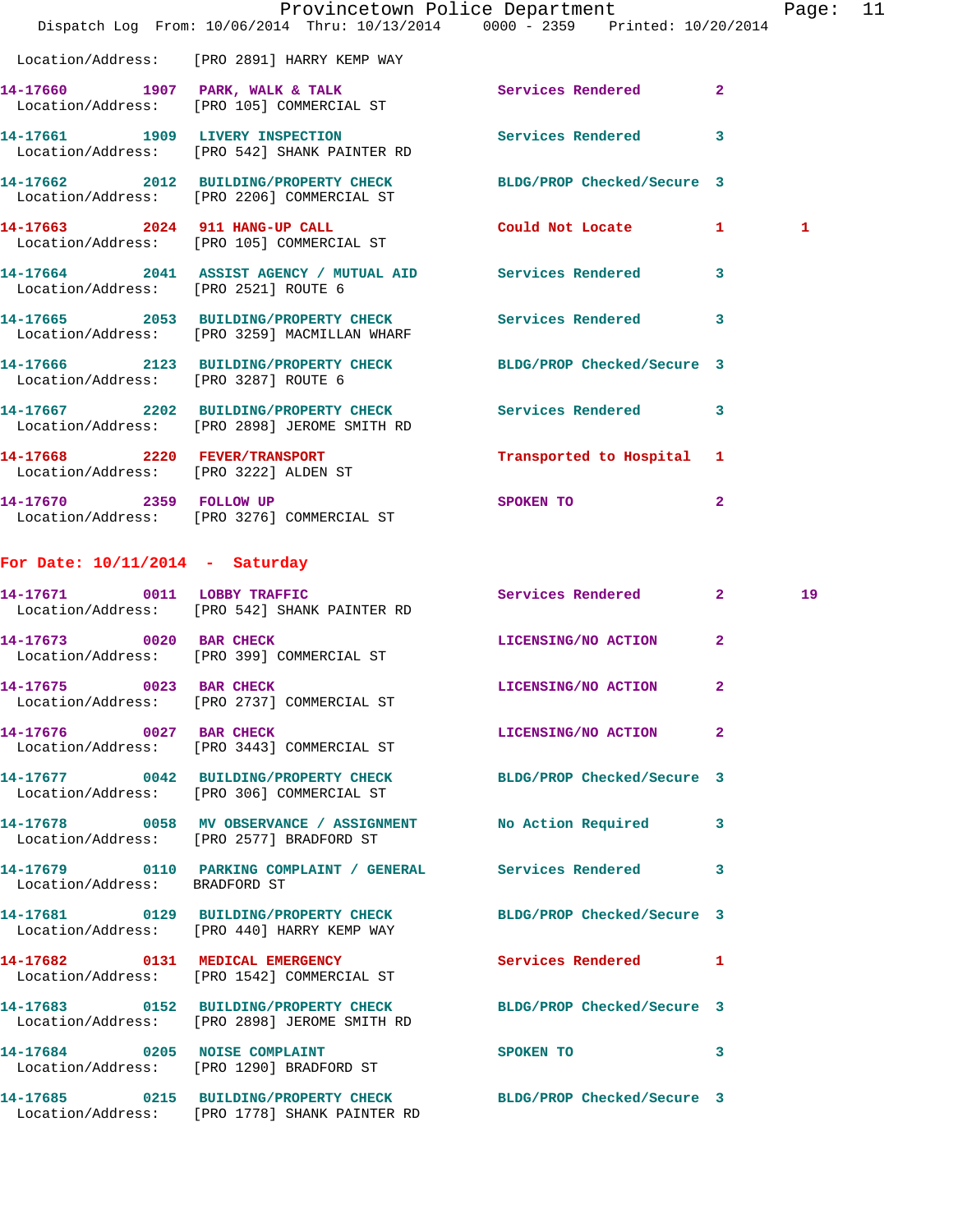|                                                       | Dispatch Log From: 10/06/2014 Thru: 10/13/2014 0000 - 2359 Printed: 10/20/2014                                             | Provincetown Police Department Page: 12   |                |  |
|-------------------------------------------------------|----------------------------------------------------------------------------------------------------------------------------|-------------------------------------------|----------------|--|
|                                                       | 14-17686 0223 MV OBSERVANCE / ASSIGNMENT Services Rendered 3<br>Location/Address: BRADFORD ST + SHANK PAINTER RD           |                                           |                |  |
| 14-17687 0244 MV STOP<br>Location/Address: CENTRAL ST |                                                                                                                            | <b>VERBAL WARNING</b> 3                   |                |  |
|                                                       | 14-17688     0455   MEDICAL EMERGENCY           Transported to Hospital   1<br>Location/Address:   [PRO 1543]COMMERCIAL ST |                                           |                |  |
|                                                       | 14-17689 0523 BUILDING/PROPERTY CHECK BLDG/PROP Checked/Secure 3<br>Location/Address: [PRO 545] SHANK PAINTER RD           |                                           |                |  |
|                                                       | 14-17690 0534 MV OBSERVANCE / ASSIGNMENT Services Rendered 3<br>Location/Address: [PRO 106] COMMERCIAL ST                  |                                           |                |  |
|                                                       | 14-17691 0703 BUILDING/PROPERTY CHECK BLDG/PROP Checked/Secure 3<br>Location/Address: [PRO 1646] WINSLOW ST                |                                           |                |  |
|                                                       | 14-17692 0729 ALARM - GENERAL<br>Location/Address: [PRO 1112] STANDISH AVE                                                 | False Alarm <b>Francisco Execute 1986</b> | 1              |  |
|                                                       | 14-17693 0735 FOLLOW UP<br>Location/Address: [PRO 1925] COMMERCIAL ST                                                      | Services Rendered                         | $\mathbf{2}$   |  |
| Location/Address: RYDER ST EXT                        | 14-17694 0747 PARK, WALK & TALK Services Rendered                                                                          |                                           | $\overline{2}$ |  |
|                                                       | 14-17695 0751 PARKING COMPLAINT / GENERAL Services Rendered<br>Location/Address: COOK ST + BRADFORD ST                     |                                           | 3              |  |
|                                                       | 14-17696 0805 BUILDING/PROPERTY CHECK BLDG/PROP Checked/Secure 3<br>Location/Address: [PRO 2500] COMMERCIAL ST             |                                           |                |  |
| Location/Address: RYDER ST                            | 14-17697 0827 PARKING COMPLAINT / GENERAL Citation/Warning Issued 3                                                        |                                           |                |  |
|                                                       | 14-17698 0924 BUILDING/PROPERTY CHECK Services Rendered 3<br>Location/Address: [PRO 564] BAYBERRY AVE                      |                                           |                |  |
|                                                       | 14-17699 0958 MV OBSERVANCE / ASSIGNMENT Services Rendered 3<br>Location/Address: [PRO 3737] BRADFORD ST                   |                                           |                |  |
|                                                       | 14-17700 1005 LOST WOOL HAT<br>Location/Address: [PRO 105] COMMERCIAL ST                                                   | <b>Services Rendered</b>                  |                |  |
|                                                       | 14-17701 1037 MV OBSERVANCE / ASSIGNMENT Services Rendered<br>Location: [PRO 3672] TOWN LINE                               |                                           | 3              |  |
|                                                       | 14-17702 1118 PARK, WALK & TALK<br>Location/Address: [PRO 285] COMMERCIAL ST                                               | Services Rendered                         | $\mathbf{2}$   |  |
| Location/Address: [PRO 571] ALDEN ST                  | 14-17703 1241 BUILDING/PROPERTY CHECK BLDG/PROP Checked/Secure 3                                                           |                                           |                |  |
|                                                       | 14-17704 1252 DEAD BIRD<br>Location/Address: [PRO 308] COMMERCIAL ST                                                       | Services Rendered                         | $\mathbf{2}$   |  |
|                                                       | 14-17705 1255 PARK, WALK & TALK<br>Location: [PRO 3431] LOPES SQUARE                                                       | Services Rendered                         | $\mathbf{2}$   |  |
| 14-17706 1536 MV STOP                                 | Location/Address: PROVINCELANDS RD                                                                                         | <b>VERBAL WARNING</b>                     | 3              |  |
|                                                       | 14-17707 1627 BUILDING/PROPERTY CHECK Services Rendered<br>Location/Address: [PRO 2500] COMMERCIAL ST                      |                                           | 3              |  |
|                                                       | 14-17708 1635 PARKING COMPLAINT / GENERAL Citation/Warning Issued 3<br>Location/Address: [PRO 2895] COMMERCIAL ST          |                                           |                |  |
|                                                       | 14-17709 1656 CHOKING/TRANSPORT<br>Location/Address: [PRO 564] BAYBERRY AVE                                                | Transported to Hospital 1                 |                |  |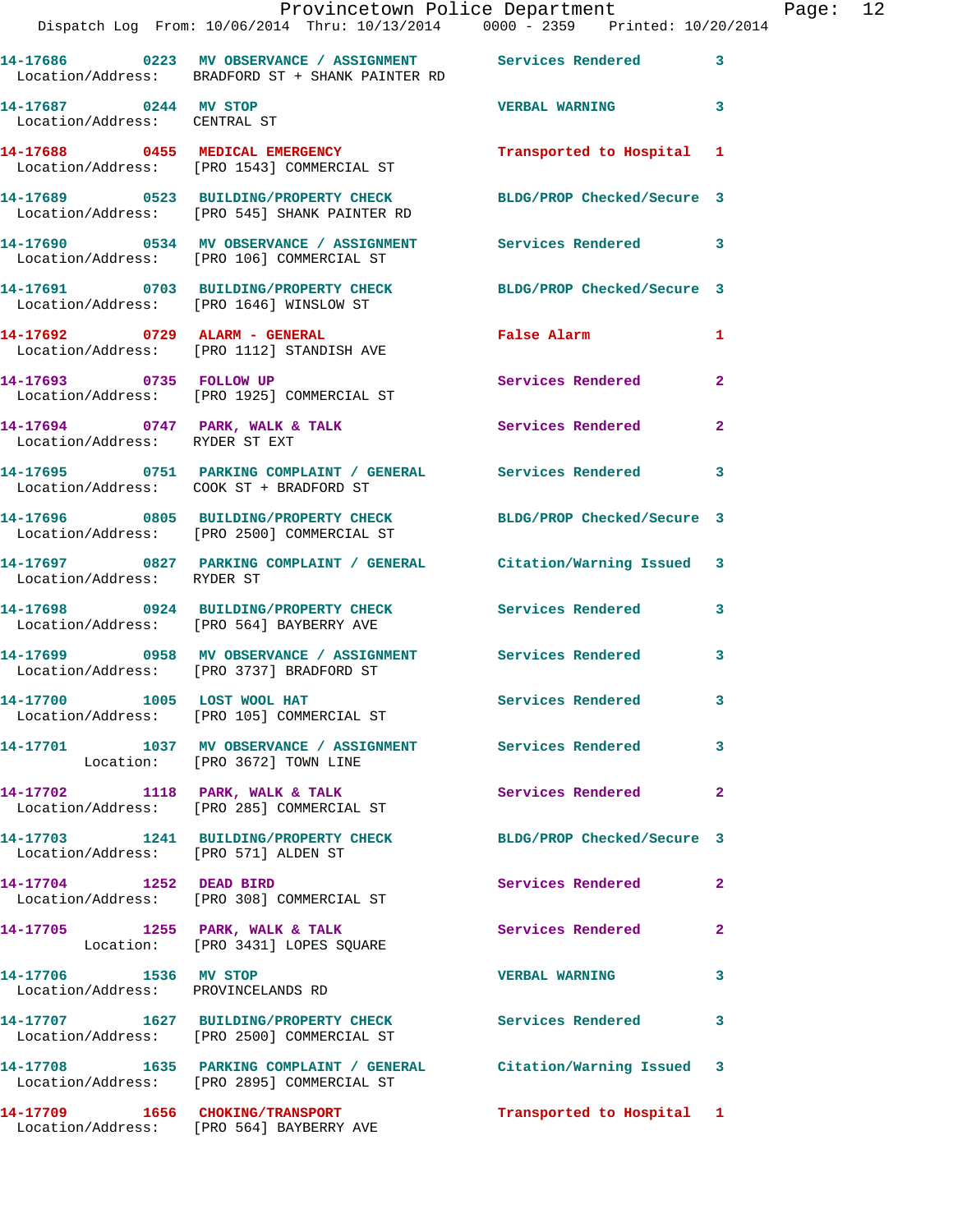|                                 | Dispatch Log From: 10/06/2014 Thru: 10/13/2014 0000 - 2359 Printed: 10/20/2014                             |                            |                |              |
|---------------------------------|------------------------------------------------------------------------------------------------------------|----------------------------|----------------|--------------|
|                                 | 14-17710 1733 MV ACCIDENT<br>Location/Address: [PRO 2818] CONWELL ST<br>Refer To Accident: 14-61-AC        | Services Rendered 1        |                |              |
|                                 | 14-17711 1809 DISTURBANCE<br>Location/Address: [PRO 105] COMMERCIAL ST                                     | <b>Services Rendered</b>   | 1              |              |
| 14-17712 1846 LOOSE DOG         | Location/Address: [PRO 2519] ROUTE 6                                                                       | Services Rendered 2        |                |              |
|                                 | 14-17714 1909 MV IN LOT<br>Location/Address: [PRO 175] COMMERCIAL ST                                       | Taken/Referred to Other 3  |                | $\mathbf{2}$ |
|                                 | 14-17713 1910 BUILDING/PROPERTY CHECK<br>Location/Address: [PRO 519] RACE POINT RD                         | BLDG/PROP Checked/Secure 3 |                |              |
|                                 | 14-17716 2022 BUILDING/PROPERTY CHECK<br>Location/Address: [PRO 182] COMMERCIAL ST                         | BLDG/PROP Checked/Secure 3 |                |              |
|                                 | 14-17717 2055 NOISE COMPLAINT<br>Location/Address: [PRO 444] HIGH POLE HILL                                | Services Rendered 3        |                | $\mathbf{1}$ |
|                                 | 14-17718 2106 COMPUTER SCAM<br>Location/Address: [PRO 1789] BRADFORD ST                                    | Services Rendered          | 3              |              |
|                                 | 14-17719 2126 PARK, WALK & TALK<br>Location/Address: [PRO 3430] COMMERCIAL ST                              | <b>Services Rendered</b>   | $\mathbf{2}$   |              |
|                                 | 14-17720 2149 MV COMPLAINT<br>Location/Address: HARRY KEMP WAY + CONWELL ST                                | Services Rendered          | $\overline{2}$ |              |
|                                 | 14-17721 2201 BUILDING/PROPERTY CHECK Services Rendered<br>Location/Address: [PRO 2481] TREMONT ST         |                            | 3              |              |
|                                 | 14-17722 2225 SUSPICIOUS ACTIVITY<br>Location/Address: [PRO 1207] COMMERCIAL ST                            | Services Rendered          | $\mathbf{2}$   |              |
|                                 | 14-17723 2333 BUILDING/PROPERTY CHECK<br>Location/Address: [PRO 3259] MACMILLAN WHARF                      | BLDG/PROP Checked/Secure 3 |                |              |
|                                 | 14-17724 2351 MV OBSERVANCE / ASSIGNMENT Services Rendered 3<br>Location/Address: BRADFORD ST + HOWLAND ST |                            |                |              |
| For Date: $10/12/2014$ - Sunday |                                                                                                            |                            |                |              |
| 14-17725 0008 VANDALISM         | Location/Address: [PRO 208] COMMERCIAL ST                                                                  | Could Not Locate           | 3              |              |
| 14-17726 0018 FIRE, OTHER       | Location/Address: [PRO 1651] DAGGETT LN                                                                    | Services Rendered          | 1              |              |
| 14-17727 0037 MV DISABLED       | Location/Address: [PRO 2513] ROUTE 6                                                                       | Unfounded                  | $\mathbf{2}$   |              |
|                                 | 14-17729 0104 ALARM/ELEVATOR<br>Location/Address: [PRO 105] COMMERCIAL ST                                  | Services Rendered          | 1              |              |
| 14-17730 0114 LOBBY TRAFFIC     | Location/Address: [PRO 542] SHANK PAINTER RD                                                               | Services Rendered          | $\mathbf{2}$   | 18           |
| 14-17732 0129 DISTURBANCE       | Location/Address: [PRO 3276] COMMERCIAL ST                                                                 | SPOKEN TO                  | 1              |              |
|                                 | 14-17735 0354 BUILDING/PROPERTY CHECK                                                                      | BLDG/PROP Checked/Secure 3 |                |              |

**14-17734 0358 BUILDING/PROPERTY CHECK BLDG/PROP Checked/Secure 3**  Location/Address: [PRO 447] JEROME SMITH RD

Location/Address: [PRO 1778] SHANK PAINTER RD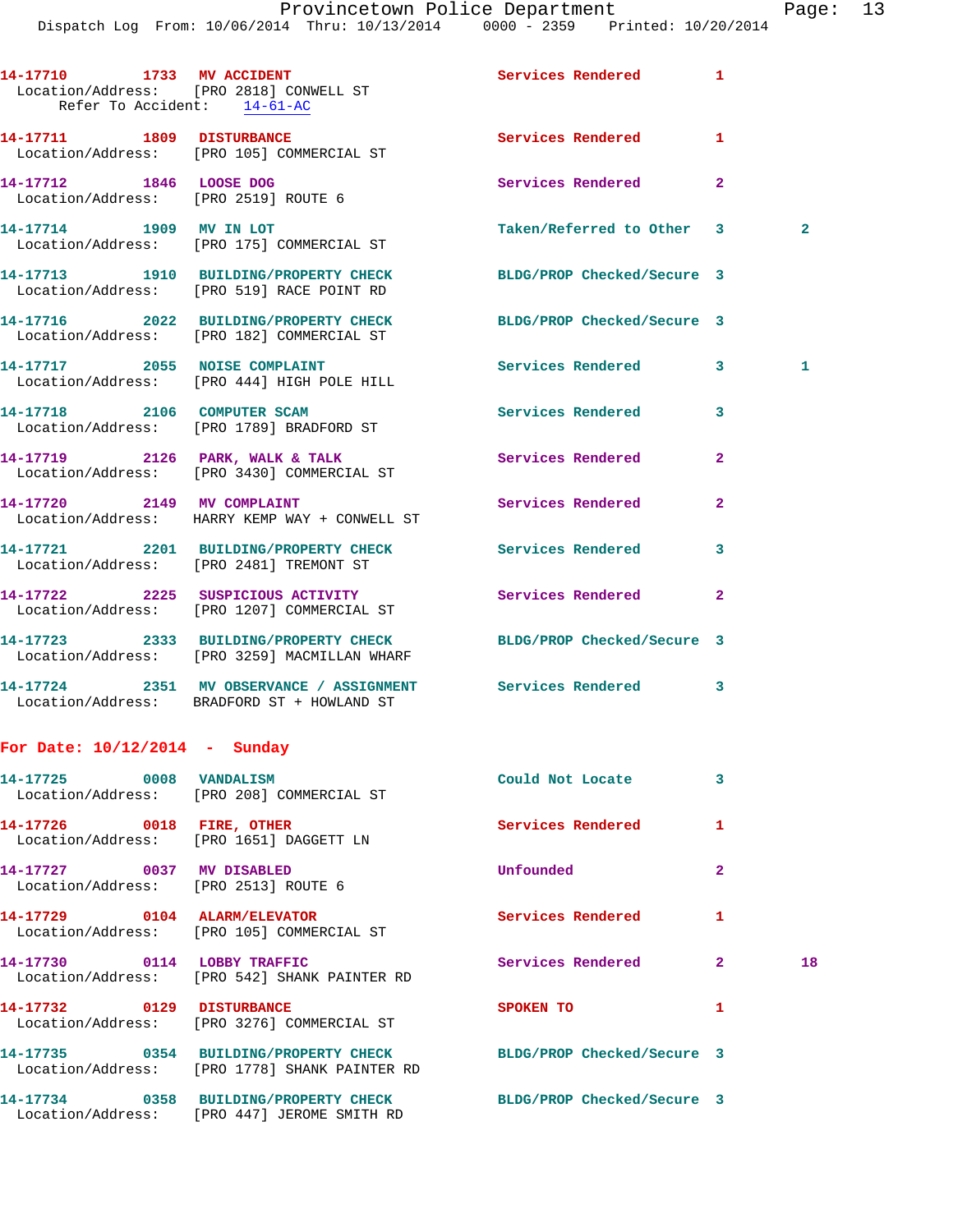|                                 | Dispatch Log From: 10/06/2014 Thru: 10/13/2014 0000 - 2359 Printed: 10/20/2014                                    | Provincetown Police Department |              | Page: 14 |  |
|---------------------------------|-------------------------------------------------------------------------------------------------------------------|--------------------------------|--------------|----------|--|
| Location/Address: COMMERCIAL ST | 14-17736 0500 MV OBSERVANCE / ASSIGNMENT Services Rendered 3                                                      |                                |              |          |  |
|                                 | 14-17737 0551 BUILDING/PROPERTY CHECK BLDG/PROP Checked/Secure 3<br>Location/Address: [PRO 1638] COMMERCIAL ST    |                                |              |          |  |
|                                 | 14-17738 0600 BUILDING/PROPERTY CHECK<br>Location/Address: [PRO 519] RACE POINT RD                                | BLDG/PROP Checked/Secure 3     |              |          |  |
| 14-17739 0638 ALARM/ELEVATOR    | Location/Address: [PRO 105] COMMERCIAL ST                                                                         | BLDG/PROP Checked/Secure 1     |              |          |  |
|                                 | 14-17740 0811 BUILDING/PROPERTY CHECK BLDG/PROP Checked/Secure 3<br>Location/Address: [PRO 1778] SHANK PAINTER RD |                                |              |          |  |
|                                 | 14-17742 1014 FAILED TO CALL IN<br>Location/Address: [PRO 327] COMMERCIAL ST                                      | <b>Services Rendered</b>       | 3            |          |  |
|                                 | 14-17743 1017 BUILDING/PROPERTY CHECK BLDG/PROP Checked/Secure 3<br>Location/Address: [PRO 2206] COMMERCIAL ST    |                                |              |          |  |
|                                 | 14-17744 1018 LOST CHANGE PURSE<br>Location/Address: [PRO 105] COMMERCIAL ST                                      | <b>Services Rendered</b>       | 3            |          |  |
|                                 | 14-17745 1025 MEDICAL EMERGENCY<br>Location/Address: [PRO 1892] SHANK PAINTER RD                                  | Transported to Hospital 1      |              |          |  |
|                                 | 14-17746 1042 ASSIST CITIZEN<br>Location/Address: [PRO 1113] STANDISH ST                                          | Services Rendered              | 3            |          |  |
|                                 | 14-17747 1107 SUSPICIOUS PACKAGE<br>Location/Address: [PRO 2140] COMMERCIAL ST                                    | No Action Required             | $\mathbf{2}$ |          |  |
|                                 | 14-17748 1241 PARK, WALK & TALK<br>Location: [PRO 3431] LOPES SQUARE                                              | No Action Required             | 2            |          |  |
|                                 | 14-17749 1249 STAFF IN SCHOOL                                                                                     | Services Rendered 3            |              |          |  |
|                                 | 14-17750 1251 MEDICAL EMERGENCY<br>Location/Address: [PRO 175] COMMERCIAL ST                                      | Transported to Hospital 1      |              |          |  |
|                                 | 14-17752 1402 MEDICAL EMERGENCY<br>Location/Address: [PRO 3094] COMMERCIAL ST                                     | Transported to Hospital 1      |              |          |  |
|                                 | 14-17753 1410 PARK, WALK & TALK<br>Location/Address: [PRO 3735] COMMERCIAL ST                                     | Services Rendered              | 2            |          |  |
|                                 | 14-17755 1449 FOUND CASH/RETURNED<br>Location/Address: [PRO 1992] COMMERCIAL ST                                   | Services Rendered              | $3^{\circ}$  | 1        |  |
|                                 | 14-17756 1515 PARK, WALK & TALK<br>Location/Address: [PRO 2500] COMMERCIAL ST                                     | Services Rendered              | $\mathbf{2}$ |          |  |
|                                 | 14-17757 1641 BUILDING/PROPERTY CHECK<br>Location/Address: [PRO 2206] COMMERCIAL ST                               | Services Rendered              | 3            |          |  |
| Location/Address: ROUTE 6       | 14-17758 1706 MV OBSERVANCE / ASSIGNMENT Services Rendered                                                        |                                | 3            |          |  |
|                                 | 14-17759 1736 MV ACCIDENT<br>Location/Address: [PRO 2490] PROVINCELANDS RD                                        | Taken/Referred to Other 1      |              |          |  |
| 14-17760 1800 COMPLAINT         | Location/Address: [PRO 2539] RYDER ST EXT                                                                         | SPOKEN TO                      | 3            |          |  |
|                                 | 14-17761 1842 BUILDING/PROPERTY CHECK BLDG/PROP Checked/Secure 3<br>Location/Address: [PRO 519] RACE POINT RD     |                                |              |          |  |
| 14-17762 1934 DEFRAUD/ARREST    |                                                                                                                   | Arrest(s) Made                 | $\mathbf{2}$ |          |  |

 Location/Address: [PRO 3094] COMMERCIAL ST Refer To P/C: 14-266-AR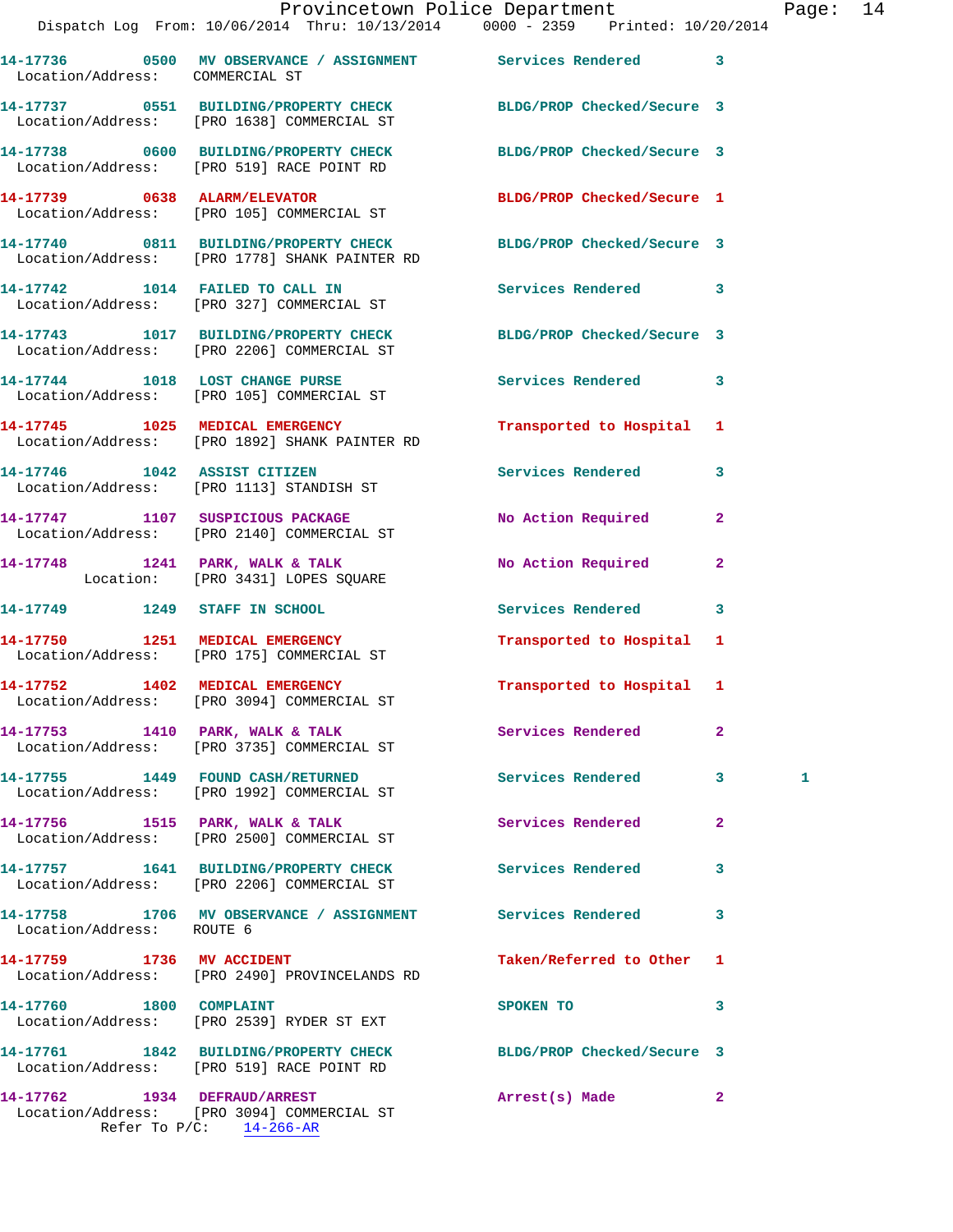|                                                        | 14-17763 2017 MV COMPLAINT<br>Location/Address: [PRO 242] COMMERCIAL ST                                           | Citation/Warning Issued 2  |              |    |
|--------------------------------------------------------|-------------------------------------------------------------------------------------------------------------------|----------------------------|--------------|----|
|                                                        | 14-17764 2040 FIRE, OTHER<br>Location/Address: [PRO 2191] MAYFLOWER AVE                                           | Services Rendered          | 1            |    |
|                                                        | 14-17765 2045 COMPLAINT/SEWAGE SMELL<br>Location/Address: [PRO 833] COMMERCIAL ST                                 | Taken/Referred to Other 3  |              |    |
| 14-17766 2133 BAR CHECK                                | Location/Address: [PRO 3443] COMMERCIAL ST                                                                        | BLDG/PROP Checked/Secure 2 |              |    |
|                                                        | 14-17767 2142 PARK, WALK & TALK<br>Location/Address: [PRO 165] COMMERCIAL ST                                      | <b>Services Rendered</b> 2 |              |    |
|                                                        | 14-17768 2149 BUILDING/PROPERTY CHECK<br>Location/Address: [PRO 382] COMMERCIAL ST                                | BLDG/PROP Checked/Secure 3 |              |    |
|                                                        | 14-17769 2209 ASTHMA/TRANSPORT<br>Location/Address: [PRO 3321] COMMERCIAL ST                                      | Transported to Hospital 1  |              |    |
|                                                        | 14-17770 2312 BUILDING/PROPERTY CHECK BLDG/PROP Checked/Secure 3<br>Location/Address: [PRO 545] SHANK PAINTER RD  |                            |              |    |
|                                                        | 14-17771 2337 MV OBSERVANCE / ASSIGNMENT Services Rendered 3<br>Location/Address: BRADFORD ST + STANDISH ST       |                            |              |    |
| For Date: $10/13/2014$ - Monday                        |                                                                                                                   |                            |              |    |
|                                                        | 14-17772 0002 LOBBY TRAFFIC<br>Location/Address: [PRO 542] SHANK PAINTER RD                                       | Services Rendered 2        |              | 19 |
| 14-17773 0004 MV STOP<br>Location/Address: BRADFORD ST |                                                                                                                   | <b>VERBAL WARNING</b>      | 3            |    |
|                                                        | 14-17774 0018 BUILDING/PROPERTY CHECK BLDG/PROP Checked/Secure 3<br>Location/Address: [PRO 3259] MACMILLAN WHARF  |                            |              |    |
|                                                        | 14-17775 0026 BUILDING/PROPERTY CHECK BLDG/PROP Checked/Secure 3<br>Location/Address: [PRO 530] SHANK PAINTER RD  |                            |              |    |
| 14-17778 0124 ALARM - ELEVATOR                         | Location/Address: [PRO 105] COMMERCIAL ST                                                                         | BLDG/PROP Checked/Secure 1 |              |    |
|                                                        | Location/Address: [PRO 182] COMMERCIAL ST                                                                         | BLDG/PROP Checked/Secure 3 |              |    |
|                                                        | 14-17780 0150 BUILDING/PROPERTY CHECK<br>Location/Address: [PRO 175] COMMERCIAL ST                                | BLDG/PROP Checked/Secure 3 |              |    |
|                                                        | 14-17781 0518 BUILDING/PROPERTY CHECK BLDG/PROP Checked/Secure 3<br>Location/Address: [PRO 1778] SHANK PAINTER RD |                            |              |    |
|                                                        | 14-17782 0545 FLIGHT COVERAGE<br>Location/Address: [PRO 516] RACE POINT RD                                        | Services Rendered          | $\mathbf{2}$ |    |
|                                                        | 14-17784 0736 BUILDING/PROPERTY CHECK BLDG/PROP Checked/Secure 3<br>Location/Address: [PRO 519] RACE POINT RD     |                            |              |    |
|                                                        | 14-17785 0755 BUILDING/PROPERTY CHECK BLDG/PROP Checked/Secure 3<br>Location/Address: [PRO 2483] COMMERCIAL ST    |                            |              |    |
|                                                        | 14-17786 0836 AIRCRAFT/FLIGHT COV Services Rendered<br>Location/Address: [PRO 516] RACE POINT RD                  |                            | $\mathbf{2}$ |    |
| Location/Address: COMMERCIAL ST                        | 14-17787 0848 PARKING COMPLAINT/BLOCK DRVWY No Action Required 3                                                  |                            |              |    |
|                                                        | 14-17788 0925 MV OBSERVANCE / ASSIGNMENT Services Rendered                                                        |                            | 3            |    |
|                                                        |                                                                                                                   |                            |              |    |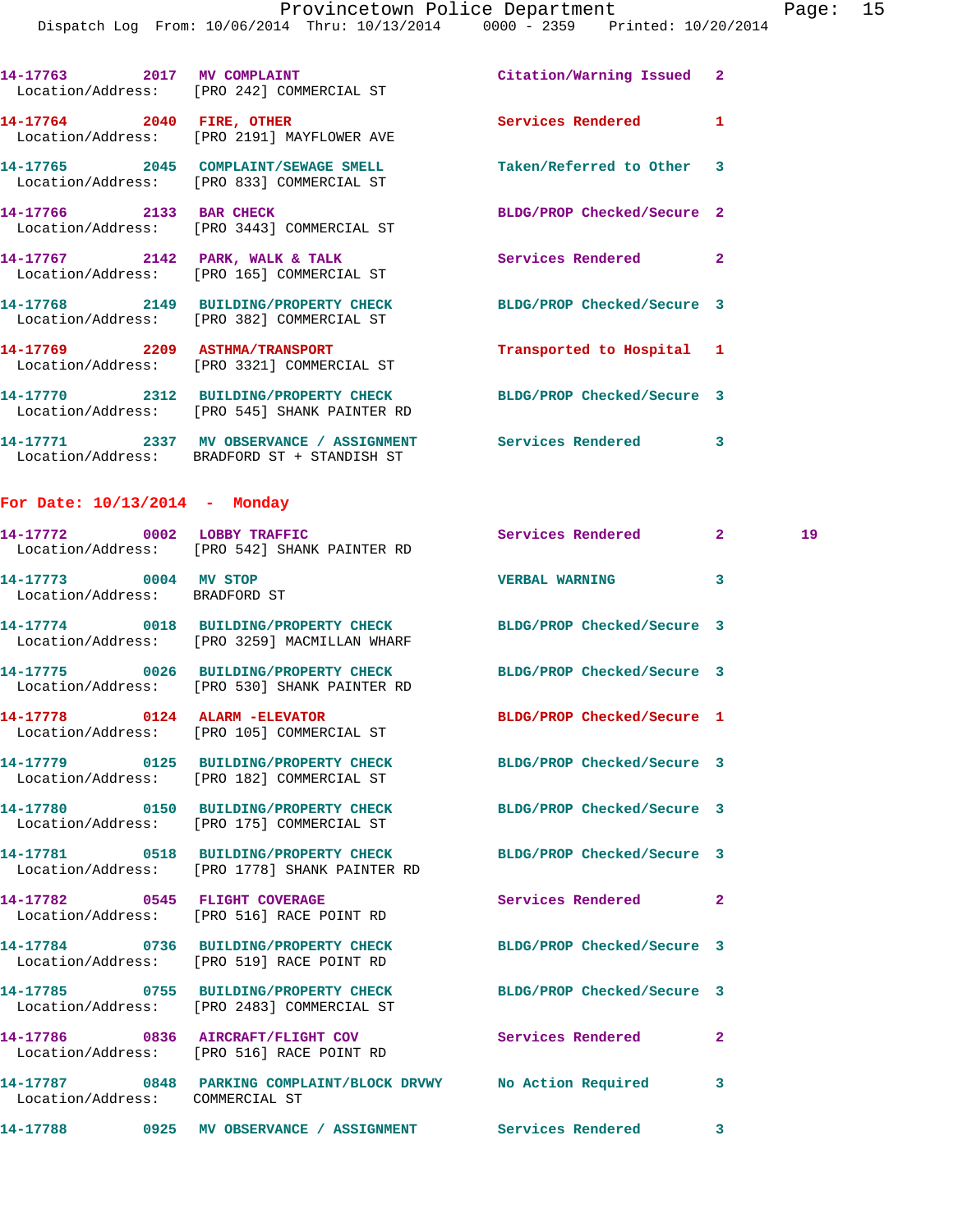|                                                                   | Dispatch Log From: 10/06/2014 Thru: 10/13/2014 0000 - 2359 Printed: 10/20/2014                                 | Provincetown Police Department |                | Page: 16 |  |
|-------------------------------------------------------------------|----------------------------------------------------------------------------------------------------------------|--------------------------------|----------------|----------|--|
|                                                                   | Location/Address: [PRO 525] COMMERCIAL ST                                                                      |                                |                |          |  |
|                                                                   | 14-17789 0949 MV COMPLAINT/ALARM SOUNDING Services Rendered<br>Location/Address: [PRO 1574] HARRY KEMP WAY     |                                | $\overline{2}$ |          |  |
|                                                                   | 14-17790 1003 PARK, WALK & TALK 1999 Services Rendered<br>Location/Address: [PRO 105] COMMERCIAL ST            |                                | $\mathbf{2}$   |          |  |
|                                                                   | 14-17791 1029 MV COMPLAINT/SYSCO BLOCK DRVW Services Rendered 2<br>Location/Address: [PRO 1976] COMMERCIAL ST  |                                |                |          |  |
| Location/Address: [PRO 2] ALDEN ST                                | 14-17793 1039 BUILDING/PROPERTY CHECK BLDG/PROP Checked/Secure 3                                               |                                |                |          |  |
|                                                                   | 14-17795 1109 MV BREAKING & ENTERING Services Rendered 2<br>Location/Address: [PRO 2512] JEROME SMITH RD       |                                |                |          |  |
|                                                                   | 14-17796 1126 BUILDING/PROPERTY CHECK<br>Location/Address: [PRO 444] HIGH POLE HILL                            | BLDG/PROP Checked/Secure 3     |                |          |  |
|                                                                   | 14-17798 1203 ANIMAL CALL/DOG IN CAR Services Rendered 2<br>Location/Address: [PRO 526] RYDER ST EXT           |                                |                |          |  |
|                                                                   | 14-17799 1213 MEDICAL EMERGENCY<br>Location/Address: [PRO 440] HARRY KEMP WAY                                  | Transported to Hospital 1      |                |          |  |
|                                                                   | 14-17800 1307 LOST/FOUND-RETURNED<br>Location/Address: [PRO 2206] COMMERCIAL ST                                | Services Rendered              | $\mathbf{3}$   |          |  |
| 14-17801 1323 MV DISABLED<br>Location/Address: [PRO 2519] ROUTE 6 |                                                                                                                | Services Rendered              | $\overline{2}$ |          |  |
| Location/Address: [PRO 94] BRADFORD ST                            | 14-17804 1348 BUILDING/PROPERTY CHECK BLDG/PROP Checked/Secure 3                                               |                                |                |          |  |
|                                                                   | 14-17803 1349 BUILDING/PROPERTY CHECK BLDG/PROP Checked/Secure 3<br>Location/Address: [PRO 488] MAYFLOWER AVE  |                                |                |          |  |
| Location/Address: RYDER ST                                        | 14-17805 1405 PARK, WALK & TALK                                                                                | Services Rendered              | $\mathbf{2}$   |          |  |
| Location/Address: [PRO 569] WINSLOW ST                            | 14-17806 1429 SERVICE CALL/SCHOOL Services Rendered 3                                                          |                                |                |          |  |
|                                                                   | 14-17807 1525 FLIGHT COVERAGE<br>Location/Address: [PRO 516] RACE POINT RD                                     | Services Rendered 2            |                |          |  |
|                                                                   | 14-17808 1558 BUILDING/PROPERTY CHECK BLDG/PROP Checked/Secure 3<br>Location/Address: [PRO 3317] CEMETERY RD   |                                |                |          |  |
|                                                                   | 14-17809 1656 BUILDING/PROPERTY CHECK BLDG/PROP Checked/Secure 3<br>Location/Address: [PRO 489] MAYFLOWER AVE  |                                |                |          |  |
|                                                                   | 14-17810 1715 ALARM - GENERAL<br>Location/Address: [PRO 444] HIGH POLE HILL                                    | Services Rendered 1            |                |          |  |
|                                                                   | 14-17811 1852 BUILDING/PROPERTY CHECK BLDG/PROP Checked/Secure 3<br>Location/Address: [PRO 2206] COMMERCIAL ST |                                |                |          |  |
|                                                                   | 14-17812 1852 BUILDING/PROPERTY CHECK<br>Location/Address: [PRO 2483] COMMERCIAL ST                            | Services Rendered              | 3              |          |  |
|                                                                   | 14-17813 1923 MV OBSERVANCE / ASSIGNMENT<br>Location/Address: HIGH POLE HL + BRADFORD ST                       | No Action Required             | $\mathbf{3}$   |          |  |
|                                                                   | 14-17814 1940 PARK, WALK & TALK<br>Location/Address: [PRO 2500] COMMERCIAL ST                                  | Services Rendered 2            |                |          |  |
|                                                                   | 14-17815 1958 ALARM - FIRE<br>Location/Address: [PRO 489] MAYFLOWER AVE                                        | False Alarm                    | 1              |          |  |